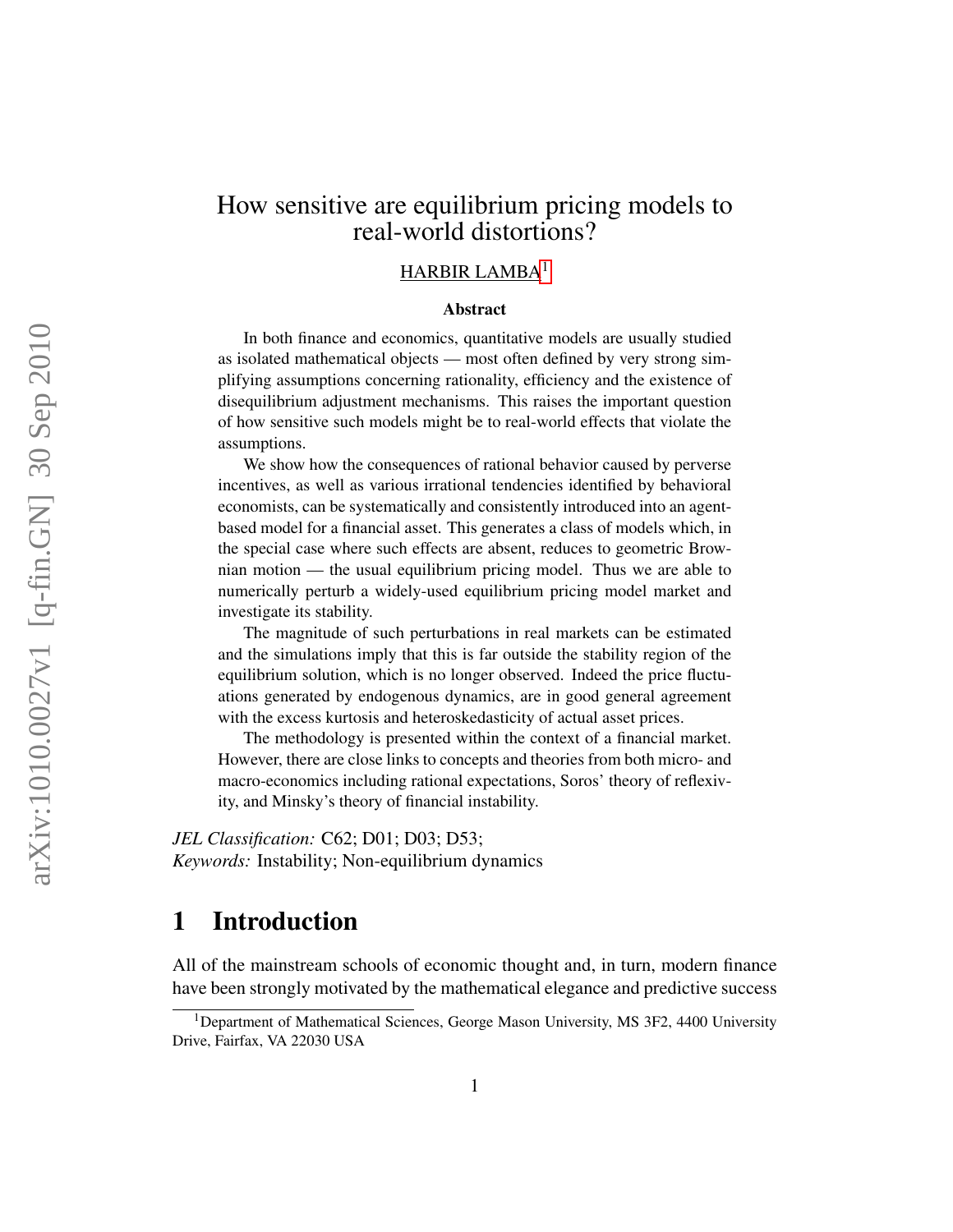of Newtonian mechanics and statistical physics. This has resulted in mathematical models constructed so that the solution is a unique, stable, equilibrium whose value is both history-independent and a continuous function of the system variables.

The notion of equilibrium is close to being a unifying concept in modern economics (see [Setterfield](#page-30-0) [\(1997\)](#page-30-0); [Kaldor](#page-29-0) [\(1972\)](#page-29-0)) although its precise meaning is contextual. Here we shall take it to mean the absence (or complete cancellation) of endogenous dynamics so that the state of the system is determined solely by the current values of exogenous variables and not, say, on any prior state of the system. This is certainly the case for gas molecules in a closed box that are reacting to slow changes in temperature — the pressure is determined by the Ideal Gas Law and the current temperature. This happy state of affairs is guaranteed by the Laws of Thermodynamics that provide both a unique statistical equilibrium and a physical mechanism for reaching it.

One may speculate on what would happen if there was a special type of molecule that did not obey the First and Second Laws of Thermodynamics (Conservation of Energy and Increasing Entropy respectively). These particles can spontaneously speed up or slow down, reveal a temporary preference for one side of the box over the other, or imitate the particles close to them. One may then wonder which of these two types of molecule has more in common with agents in an economic system.

Economic systems are aggregations of many heterogeneous agents and the a priori requirement of history-independent equilibrium solutions has profound consequences (see [Kirman](#page-29-1) [\(1992\)](#page-29-1)). Most models are generated by assuming that agents display enough homogeneity to be 'averaged' or scaled-up and so replaced by a representative agent who is memoryless and is both perfectly rational (usually in the sense of maximizing some hypothetical utility function) and correct about future expectations. This averaging procedure, when applied to expectations, is known as the Rational Expectations Hypothesis and implies that while individual agents' expectations may be wrong they all use all available information and, on average, agree with the expectations assumption being used with no systematic deviations. [2](#page-1-0)

In this paper we shall consider a heterogeneous agent model of a financial market to demonstrate that there are significant, systemic, real-world effects that

<span id="page-1-0"></span><sup>&</sup>lt;sup>2</sup>Such averaging assumptions are the economic analogue of the Central Limit Theorem which states that the average of independent random variables (from a distribution with finite mean and variance) is normally distributed. The assumption of independence is crucial!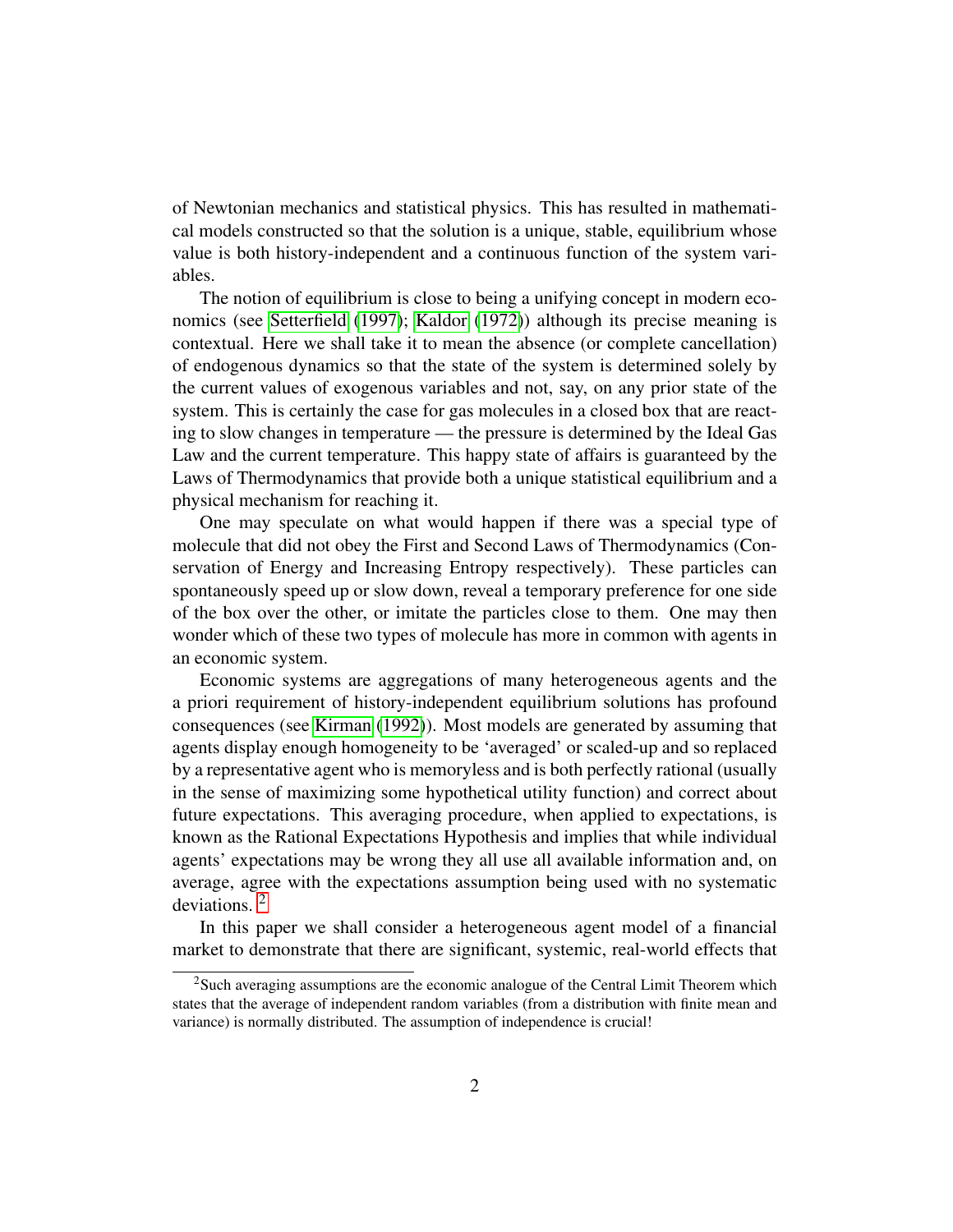cannot be removed by averaging once they reach a certain (rather low) level. This is the point at which positive feedback mechanisms becomes strong enough to defeat the equilibrating process. Then the equilibrium market solution loses stability completely and complex internal (endogenous) dynamics develop. This alters the future evolution of the system in a history-dependent way that cannot be adequately represented by any equilibrium model — although for much of that time the system may easily be mistaken for one that is in equilibrium with an underlying trend. Finally, the endogenous dynamics rapidly reverse in a cascade process.

The main source of positive feedback/instability (and non-averagability) in the system is *herding behavior* whereby agents have some additional motivation (ranging from completely irrational to hyper-rational) to prefer the position taken by the majority of agents. While there are many possible causes of herding behavior, the effects should usually be similar and can be modelled very simply using the framework developed in Section [2.](#page-3-0)

Few would argue with the statement that irrational behavior and herding are a common feature of the biggest market bubbles and crashes. Yet the question remains as to how such factors may affect the workings of a market when, even with the benefit of hindsight, no obvious mispricings are occurring. Two previous studies [\(Akerlof and Yellen](#page-27-0) [\(1985\)](#page-27-0); [Scharfstein and Stein](#page-30-1) [\(1990\)](#page-30-1)) looked at the effects of small changes to otherwise maximizing rational behavior. They both showed that even small changes can cause significant (first order) changes to the value of the equilibrium. The second study is particularly relevant in that it considered rational herding by investment managers concerned about their relative performance to be the primary source of the deviation. However these analyses were performed within an equilibrium framework and so precluded the possibility of non-equilibrium dynamic solutions. Similarly [Banerjee](#page-27-1) [\(1992\)](#page-27-1) and [Bikhchandani](#page-27-2) [et al.](#page-27-2) [\(1992\)](#page-27-2) introduced models of herd behavior via sequential decision-making but again within an equilibrium framework.

The modelling framework to be described in Section [2](#page-3-0) was introduced in [Lamba and Seaman](#page-29-2) [\(2008b\)](#page-29-2) and [Lamba](#page-29-3) [\(2010\)](#page-29-3) and is based upon earlier related models [\(Cross et al.](#page-28-0) [\(2005,](#page-28-0) [2006,](#page-28-1) [2007\)](#page-28-2); [Lamba and Seaman](#page-29-2) [\(2008b\)](#page-29-2)). The primary motivation for this earlier work was to show how to incorporate various systemic defects such as perverse incentives and investor psychology into an otherwise efficient market and to establish a causal link between agent behavior at the micro level and the non-Gaussian price statistics observed in financial markets. One clear conclusion was that herding can indeed induce 'fat-tails' consistent with observed power-law decays of real asset price changes. Thus herding is a possible, if not likely, contributor to an extremely important phenomenon that is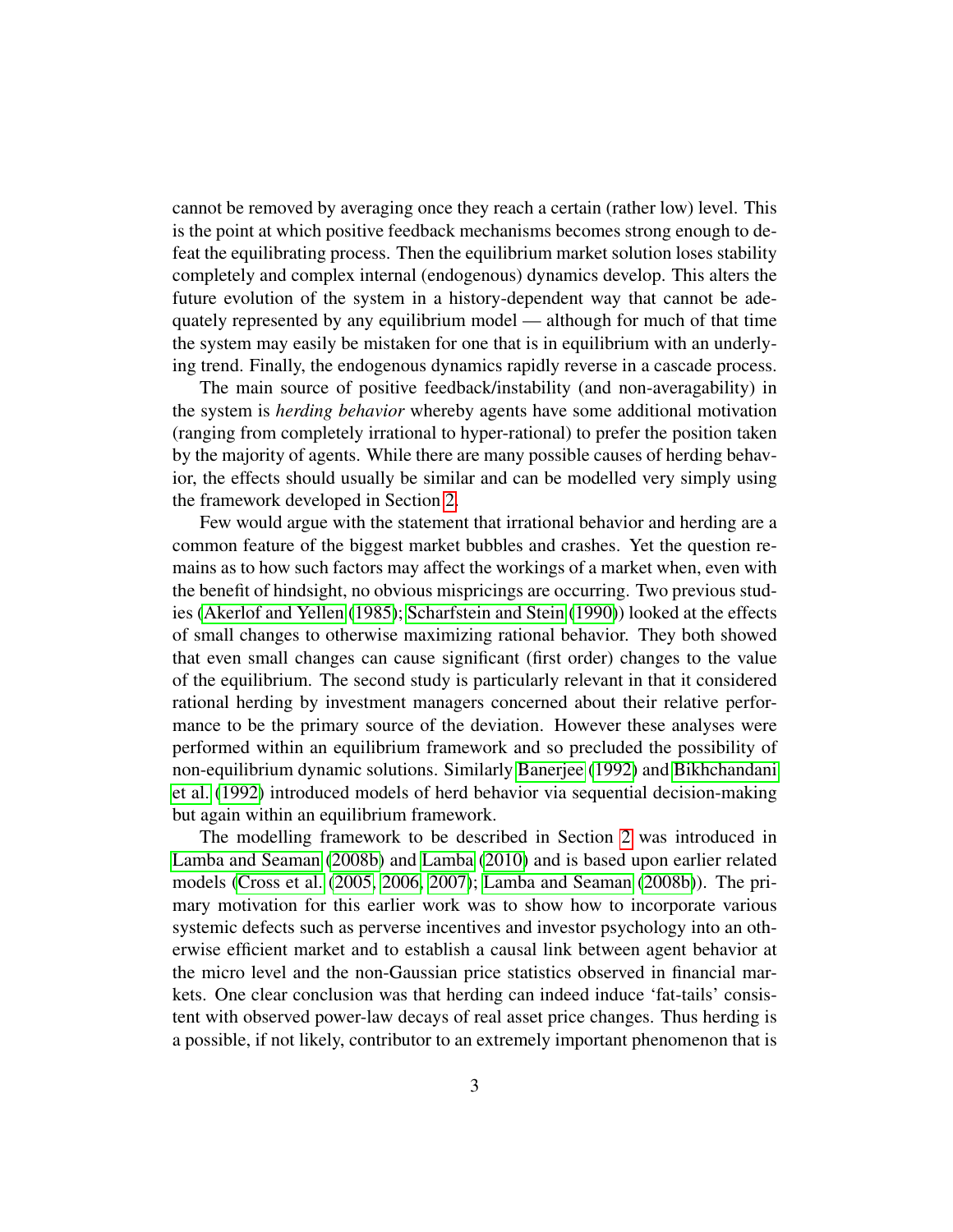inconsistent with standard financial models.

The motivation here is slightly different, although the modelling details are similar. The model below should be considered a 'stress-test' of an extant equilibrium pricing model that is carried out by weakening a particular subset of the assumptions. It is important to note that this allows us to carry over, without any detailed justification, those assumptions from the standard pricing model that are not being weakened.

The paper is organized as follows. The modelling framework is described fully in Section [2](#page-3-0) together with an explanation of how various non-standard motivations, such as perverse incentives and the findings of behavioral economics, can be approximated. Then in Section [3](#page-10-0) the results of numerical simulations are provided for realistic estimates of the model parameters. These demonstrate that the qualitative and quantitative changes introduced by such 'imperfections' are consistent with observations of real markets. In Section [4](#page-13-0) various links are established between the modelling philosophy with concepts and theories from economics, finance, mathematics and physics. Section [5](#page-21-0) contains the most significant numerical results. Here the herding strength is used as a bifurcation parameter to establish how much herding is required to destabilize the equilibrium market solution. The answer would appear to be far lower than a plausible estimate of herding in financial markets. Conclusions and suggestions for further research are given in Section [6.](#page-22-0)

## <span id="page-3-0"></span>2 The Model

The simplest, and most common, asset pricing model assumes that the price  $p(t)$ at time *t* obeys the stochastic differential equation (SDE)

<span id="page-3-1"></span>
$$
dp = ap \, dt + bp \, dB \tag{1}
$$

where *a* and *b* are the constant drift and volatility of the price per unit time and  $B(t)$ is a standard Brownian motion representing the arrival of uncorrelated Gaussiandistributed information. Equation [\(1\)](#page-3-1) is justified by positing that new information is instantaneously and perfectly translated into a price change via some equilibrating process. The solution to  $(1)$ , found using the Itô Calculus, is the geometric Brownian motion

$$
p(t) = p(0) \exp\left( (a - \frac{1}{2}b^2)t + bB(t) \right).
$$
 (2)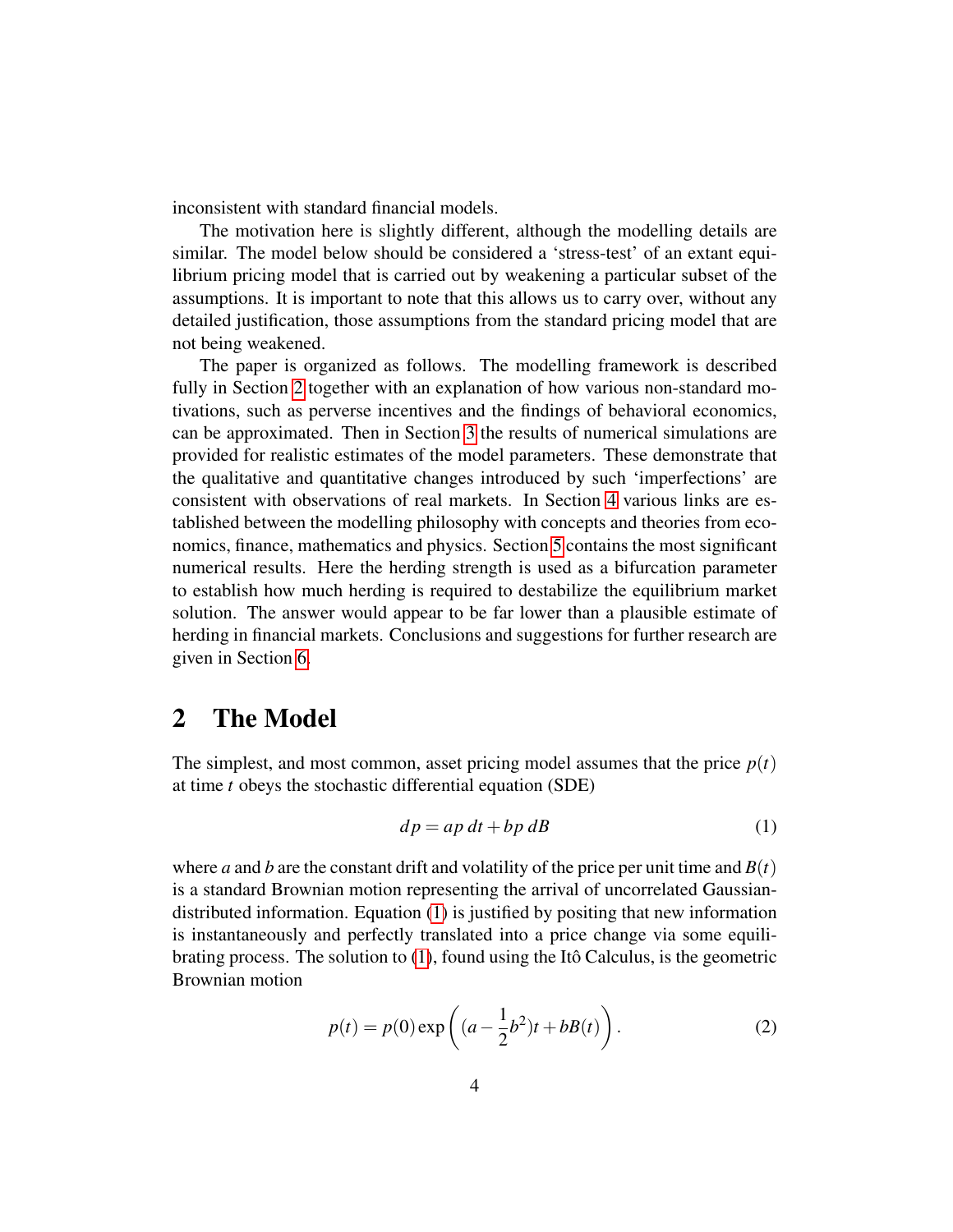The SDE [\(1\)](#page-3-1) is highly unusual in that it has an explicit solution. Even more unusually,  $p(t)$  depends only upon the *current* value of  $B(t)$  and not the entire history of the Brownian process up to that point. Thus the variable  $p(t)$  can be considered a paradigm for other variables in economic models that are assumed to be the outcome of instantaneous equilibrating processes that are history-independent (i.e. that have no memory).

Without loss of generality, we may choose  $a = 0$  so that  $p(t)$  becomes the price relative to the risk-free interest rate plus risk premium. We may also, by rescaling time, choose  $b = 1$  and then discretize time so that the solution at the end of the  $n^{\text{th}}$  time interval of length *h* is

<span id="page-4-0"></span>
$$
p(n) = p(n-1)\exp\left(\sqrt{h}\eta(n) - h/2\right)
$$
 (3)

where  $\eta(n) \sim \mathcal{N}(0,1)$ .

Note that the log-price  $P(n) = \ln p(n)$  follows a standard Brownian motion with the log-price changes  $\Delta P_n = P(n) - P(n-1)$  having a Gaussian distribution  $\mathcal{N}(0,h)$ . However this is in very poor agreement with reality. The 'stylized facts' of financial markets (see [Mantegna and Stanley](#page-29-4) [\(2000\)](#page-29-4); [Cont](#page-28-3) [\(2001\)](#page-28-3)) are a set of statistical observations that appear to hold across all asset classes, independent of geography, history and trading rules. There are two highly significant deviations from [\(3\)](#page-4-0). The first is the presence of 'fat-tailed' price returns whereby the occurrence of the largest price changes (as measured over intervals of hours up to months or years) follows an approximate power-law decay by contrast with the exponential decay of Normal distributions. Thus the probability of the largest price moves is underestimated by many orders of magnitude. The second phenomena is volatility clustering, also known as heteroskedasticity, whereby large price moves (in either direction) are more likely to occur shortly after other large price moves. It is quantified by calculating the autocorrelation of the volatility |*P*(*n*)−*P*(*n*−1)| which is again observed to follow a power-law decay. Under the Normal approximation, this autocorrelation should be precisely zero.

Almost by definition, the price changes caused by the information stream are effected by agents in the marketplace who a) act very fast and b) are motivated by the arrival of new information  $\eta(n)$ . The standard neoclassical argument is to suppose that it is *as if* all agents are continuously, instantaneously and correctly (on average) maximizing their respective utility functions. In reality the presence of transaction costs and the immense computational effort will mean that trading occurs over much longer timescales, at least for a subset of *M* agents. We shall call them 'slow agents'. We do not assume that slow agents are of uniform size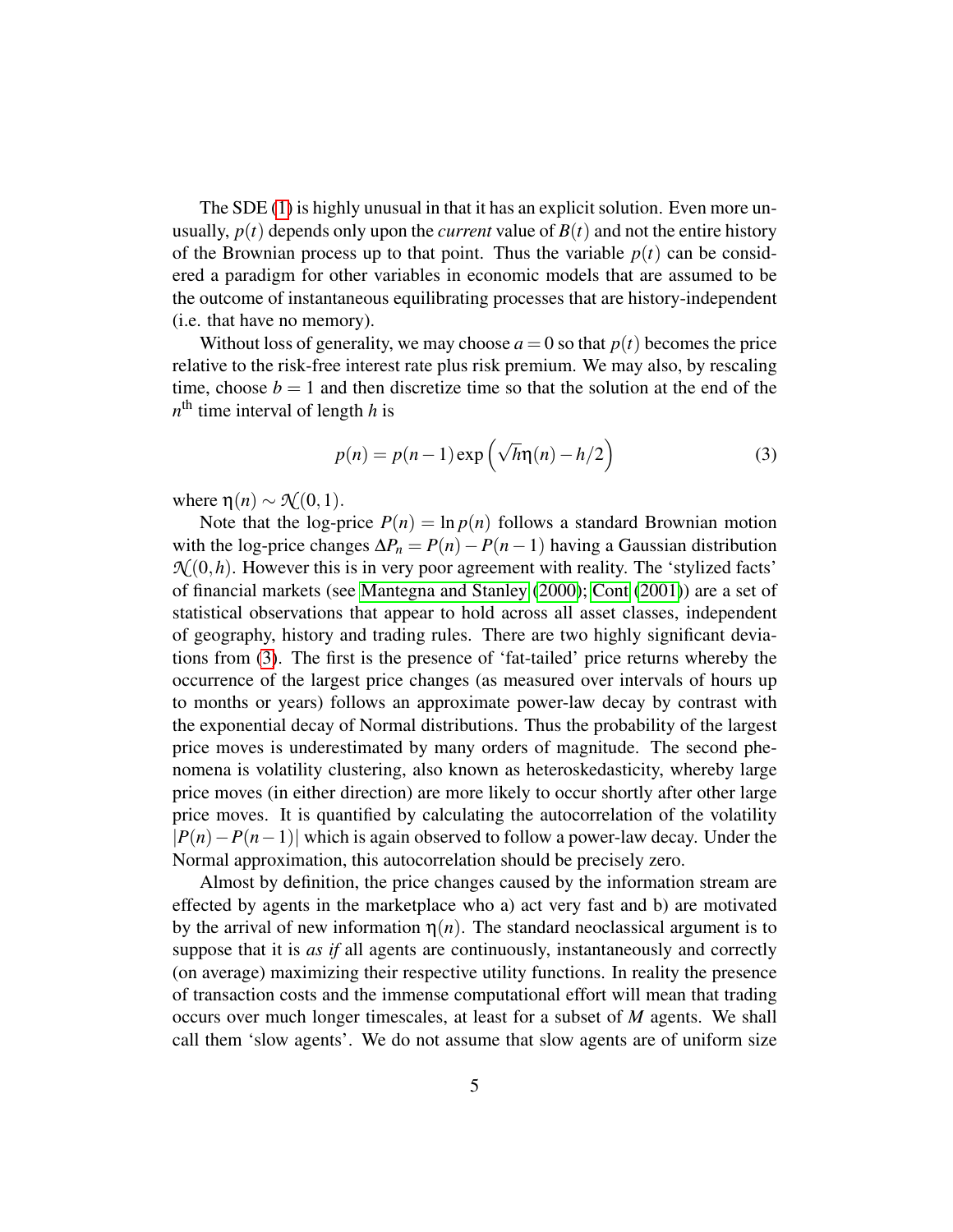(in terms of their trading positions) and thus weight the  $i<sup>th</sup>$  slow agent by her size  $w_i$  and define  $W = \sum_{i=1}^{M} w_i$ .

Note that, in the standard pricing model [\(3\)](#page-4-0), the market-clearing mechanism is assumed to be efficient and thus the details are unimportant and not specified. Similarly, only the slow agents will be explicitly simulated and it is assumed that the fast agents provide sufficient liquidity<sup>[3](#page-5-0)</sup>.

We now make some assumptions that, it must be emphasized, are not fundamental to the modelling philosophy. They keep the model simple and are sufficient for the purpose at hand. Firstly, we assume that over the  $n<sup>th</sup>$  time interval the *i*<sup>th</sup> slow agents can only be in one of two states, the state  $s_i(n) = +1$  meaning that she owns  $w_i$  units of the asset, and the state  $s_i(n) = 0$  meaning that she owns none of the asset<sup>[4](#page-5-1)</sup>. We can thus define the quantity  $\sigma(n) = \frac{2}{W} \sum_{i=1}^{M} s_i(n) w_i - 1$ which is a linear measure of the aggregate demand of the slow agents. Note that  $\sigma(n) = -1$  when none of the slow agents own the asset and  $\sigma(n) = +1$  when they all do. Changes in  $\sigma$  are assumed to affect the log-price in a linear manner (via the change in demand) modifying the discretized pricing formula [\(3\)](#page-4-0) as follows

<span id="page-5-2"></span>
$$
p(n) = p(n-1) \exp\left(\sqrt{h}\eta(n) - \frac{h}{2} + \kappa \Delta \sigma(n)\right)
$$
 (4)

where  $\kappa > 0$  and  $\Delta \sigma(n) = \sigma(n) - \sigma(n-1)$ . The parameter  $\kappa$  is a measure of the total market depth of the slow agents.

At this point we note that [\(3\)](#page-4-0) can be recovered from [\(4\)](#page-5-2) in two different ways. We can set  $\kappa = 0$  so that there are no slow agents, or we can suppose that the slow agents are also, on average, always correct and  $\sigma(n) = 0 \forall n$ . In either case the models will generate the same price. However, the pricing formula [\(4\)](#page-5-2) allows for the possibility of endogenous dynamics amongst the slow agents affecting the price  $p(n)$ . Thus one can interpret [\(4\)](#page-5-2) as stating that price changes have an the price  $p(n)$ . Thus one can interpret (4) as stating that price changes have an exogenous component  $\sqrt{h} \eta(n) - h/2$  due to new information, and an endogenous one, κ∆σ(*n*), caused by internal complex dynamics.

Finally, we introduce one further generalization of [\(3\)](#page-4-0) by weakening the assumption that the fast (information driven) agents must always perfectly translate new information into price changes. This is achieved by adding a (for now unspecified) function  $f(\bullet)$  that modifies the effect on prices of new information entering

<span id="page-5-0"></span> $3$ The reader is directed to [Lamba](#page-29-3) [\(2010\)](#page-29-3) for a discussion of how the model can be modified at times of severe market stress when liquidity cannot be assumed.

<span id="page-5-1"></span><sup>&</sup>lt;sup>4</sup>In reality a slow agent may choose to gradually increase or decrease their holdings, short the market, or buy derivatives, but this complicates the dynamics of the slow agents without providing further insights.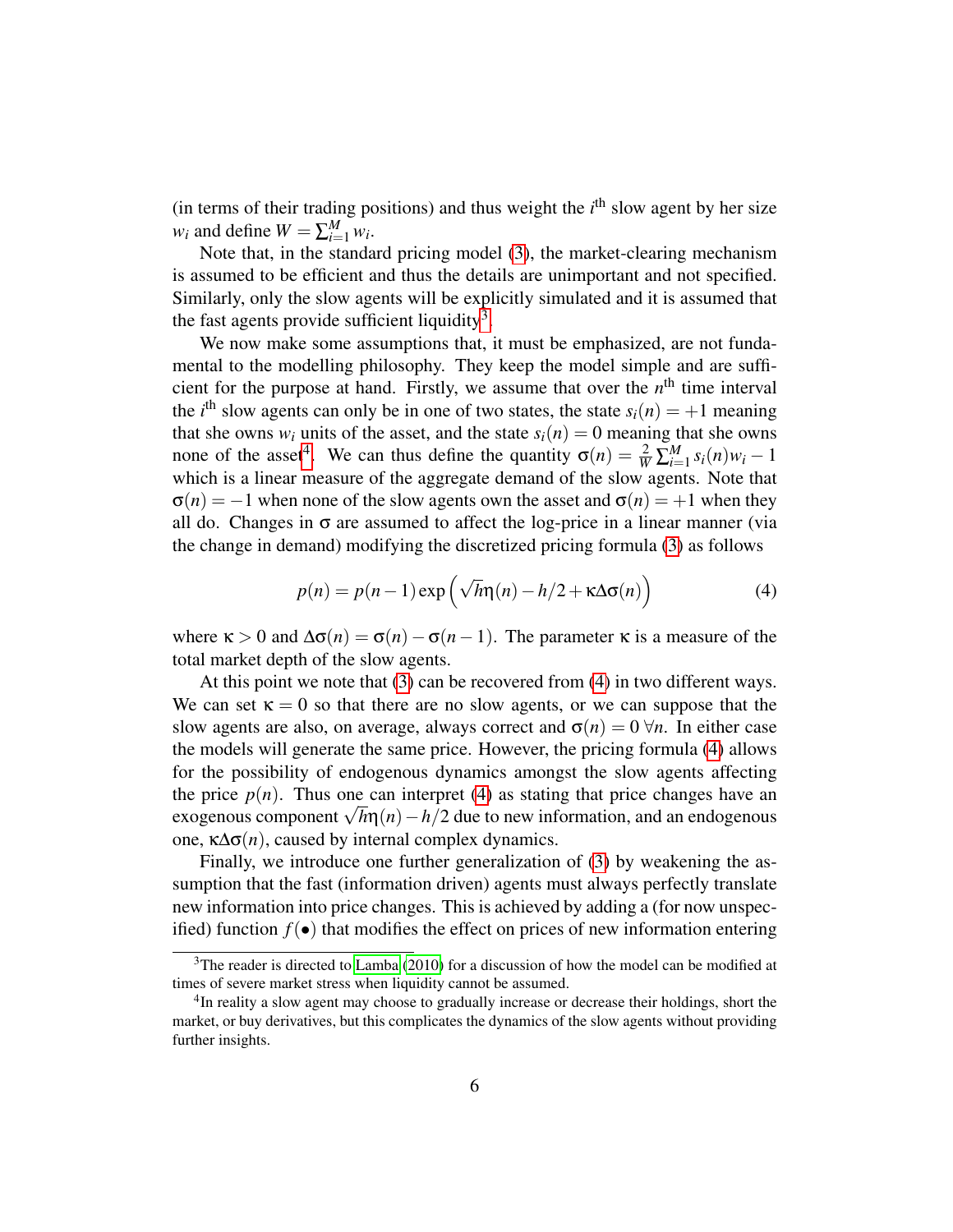the market via

<span id="page-6-0"></span>
$$
p(n) = p(n-1)\exp\left(\left(\sqrt{h}\eta(n) - h/2\right)f(\bullet) + \kappa\Delta\sigma(n)\right). \tag{5}
$$

with the fast agents acting perfectly if  $f \equiv 1$ .

Before continuing, the differences between the fast and slow agents should be clarified, especially since only the slow ones will be simulated directly. In the numerics that follow, *h* will be chosen to correspond to approximately 1/10 of a trading day. Fast agents include institutions (or individuals) that regularly trade the asset over a timescale of several days or less, and/or are motivated primarily by new information. Slow traders on the other hand will typically shift investment positions over weeks, months or longer.

Equation [\(5\)](#page-6-0) does not yet constitute a closed system because no rules governing the switching of the slow agents between the 0 and  $+1$  states have been specified yet. There are many types of rule or trading strategy that could be used, involving any desired combination of pure utility function maximization, bonus/commission maximization, inductive learning, imitation among a network of slow agents, technical trading, 'gut instinct', profits, losses, relative performance of other investment options, market volatility, fear, greed, margin calls, the weather, and so on ad nauseam. Prior studies such as the Santa Fe model (see [LeBaron et al.](#page-29-5) [\(1999\)](#page-29-5)) do indeed use complicated ecosystems of trading strategies and there is much to commend this approach.

We shall use an approach based upon *moving price thresholds* developed in [Lamba and Seaman](#page-29-2) [\(2008b\)](#page-29-2) and [Lamba](#page-29-3) [\(2010\)](#page-29-3) which is deceptively simple but capable of mimicking various real world influences, market 'imperfections' and psychological biases (see Section [2.1\)](#page-9-0). At the start of the *n*<sup>th</sup> time interval, the *i*<sup>th</sup> slow agent is represented by its state, 0 or 1, and an *evolving* closed price interval  $I_i(n) = [L_i(n), U_i(n)]$  where  $L_i(n) \le p(t) \le U_i(t)$  (Figure [1\)](#page-7-0). The endpoints  $L_i$  and  $U_i$  are referred to as the lower and upper thresholds respectively. If, at the end of that time interval, the price has crossed *either* threshold<sup>[5](#page-6-1)</sup>, agent *i* is deemed to be no longer comfortable with her current investment position, switches states, and the interval  $I_i$  is updated so that the price is again an interior point. Furthermore, from [\(5\)](#page-6-0) the action of switching causes a small jump in the log-price of 2κ*wi*/*W*. Each of the *M* slow agents has their own interval straddling the current price with the price *p* and all of the thresholds evolving at each timestep.

<span id="page-6-1"></span><sup>&</sup>lt;sup>5</sup>For example, an agent who is  $+1$  may be switching to either take profits or cut losses depending on which threshold is breached. An agent who is 0 may be motivated either by a sell-off which makes them think the stock is now cheap, or an urge to follow the momentum of a rising stock or attempt to catch up with a benchmark.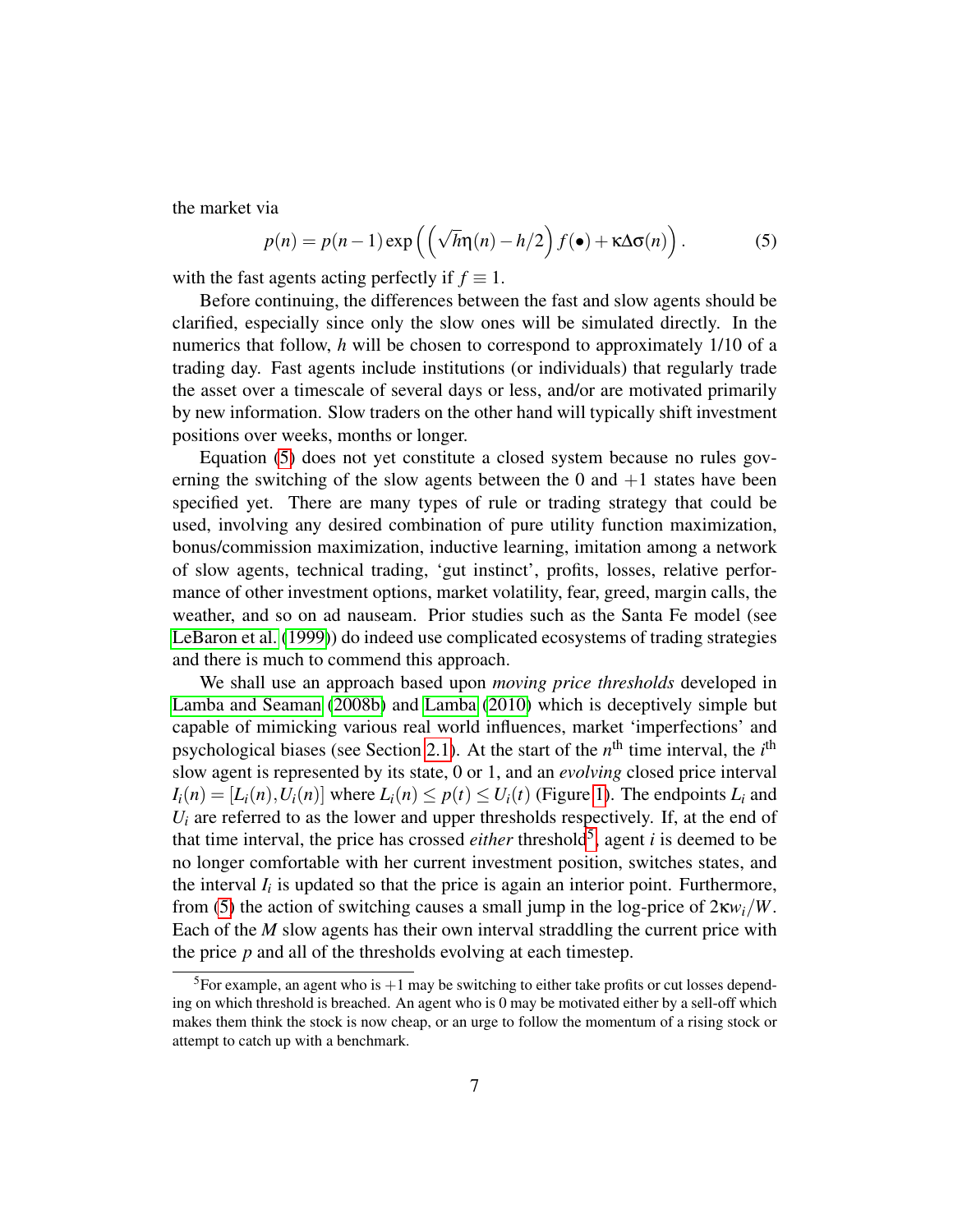

<span id="page-7-0"></span>Figure 1: A representation of the model showing two agents in opposite states. Agent  $i$  is in the  $+1$  state and is represented by the (interval between) the two circles, and agent *j* is in the 0 state and is represented by the two crosses.

Since the intervals  $I_i$  are allowed to evolve, it just remains to define the dynamics of the  $L_i$  and  $U_i$ . These thresholds for each agent will change (usually slowly) between switchings and correspond to that agent's evolving *strategy*. Or equivalently the intervals can be thought of as their agents' comfort zones within which that agent is still satisfied with their current investment position. Note that in the case of an algorithmic 'black box' or a hyper-rational utility maximizing investor these thresholds will be consciously and explicitly known by that agent but no other. A less-rational slow agent may not even be consciously aware of the threshold values but will know when one of them is violated and act to switch.

The state of the equilibrium model [\(3\)](#page-4-0) at any given moment is completely specified by the current price (or equivalently the value of the information stream  $B(t)$ ). The situation for the full threshold model is very different. To specify the current state of the system completely requires the additional knowledge of all of the 2*M* threshold values and the rules specifying their dynamics. These endogenous 'hidden variables' add a great deal of potential complexity to the model but we shall make some simplifying assumptions that appear to be sufficient to address the stability issues at hand.

In order to apply an averaging argument and preserve geometric Brownian motion pricing [\(3\)](#page-4-0), we suppose that there are myriad influences on slow agents' strategies that can be adequately represented by different (and uncorrelated, independent) geometric Brownian motions applied directly to every agent's thresholds. These will be a mixture of purely rational independent analysis, completely irrational thought processes, and mixtures of the two almost certainly in differing proportions for each agent. Each of these influences will move each upper and lower threshold either inwards or outwards, towards or away from, the current price thus making the agent more or less likely to switch states respectively. Thus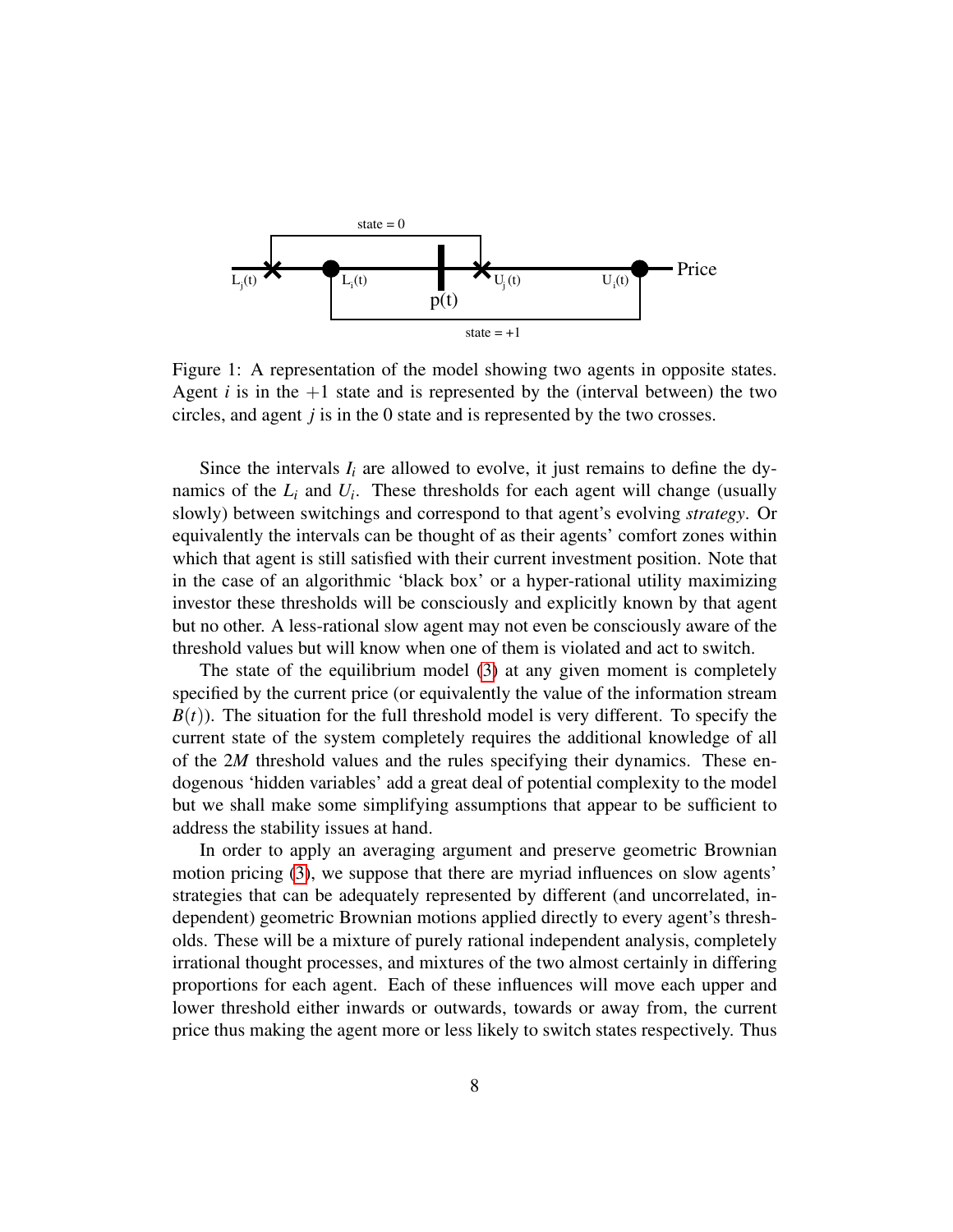the threshold dynamics between switchings are given by

<span id="page-8-1"></span>
$$
L_i(n+1) = L_i(n) + p(n)\mathcal{N}(0,h\delta_i), \quad U_i(n+1) = U_i(n) + p(n)\mathcal{N}(0,h\delta_i).
$$
 (6)

The quantity  $\delta_i$  is the volatility of the threshold motion per unit time for the  $i^{\text{th}}$ agent. Finally, if an agent does in fact switch at the end of a time interval, their threshold values will reset in such a way that is also independent of the other agents. Thus, on average, equal numbers of slow agents will be switching at each timestep and, provided that  $\sigma(0) = 0$  with identical threshold distributions for the agents in each state at time 0,  $\sigma$  remains close to 0 for all time resulting in the standard equilibrium pricing model [\(3\)](#page-4-0).

We have now, finally, reached the point where we can endogenously perturb the price. To do this we need to include an influence on the slow agents that cannot be averaged away. We posit that agents who are in the minority state (e.g. those who are in state  $+1$  if  $\sigma < 0$ ) will, on average, have a motivation to switch and join the majority. Furthermore the pressure to join the majority increases with the magnitude of the difference between the two groups, measured by the quantity  $|\sigma|$ . There are several effects that naturally lead to such a perturbation.

Firstly, any change in  $\sigma$  will lead to a drift in price that may be (mis)interpreted as a fundamental trend with the minority agents reacting accordingly to the price signal. Secondly, there may be 'rational herding' by investment managers who find themselves chasing a benchmark average so as not to lose their jobs, bonuses or investment capital <sup>[6](#page-8-0)</sup> (see [Keynes](#page-29-6) [\(1936\)](#page-29-6); [Akerlof and Yellen](#page-27-0) [\(1985\)](#page-27-0); [Scharfstein](#page-30-1) [and Stein](#page-30-1) [\(1990\)](#page-30-1)). A third cause is the actions of momentum investors who are consciously trying to take detect a nascent bubble as part of their investment strategy. Fourthly, there is the propensity of people, faced with uncertainty, to believe that other people are better informed than they are, or their preference to risk failing conventionally than succeeding unconventionally [\(Keynes](#page-29-6) [\(1936\)](#page-29-6)). Finally, there may be purely psychological effects at work caused by the discomfort of being in a minority, especially within social or professional networks. We shall refer to all the above effects as causes of *herding*.

For simplicity we assume that each agent reacts to the current value of the aggregate (excess) demand/sentiment,  $\sigma$ , although in reality agents will have different perceived values of this quantity (or may be be reacting, in part, subconsciously). Herding is introduced into the model by supposing that for agents *in*

<span id="page-8-0"></span><sup>&</sup>lt;sup>6</sup>These effects will be amplified by the short time-horizons of such evaluation periods.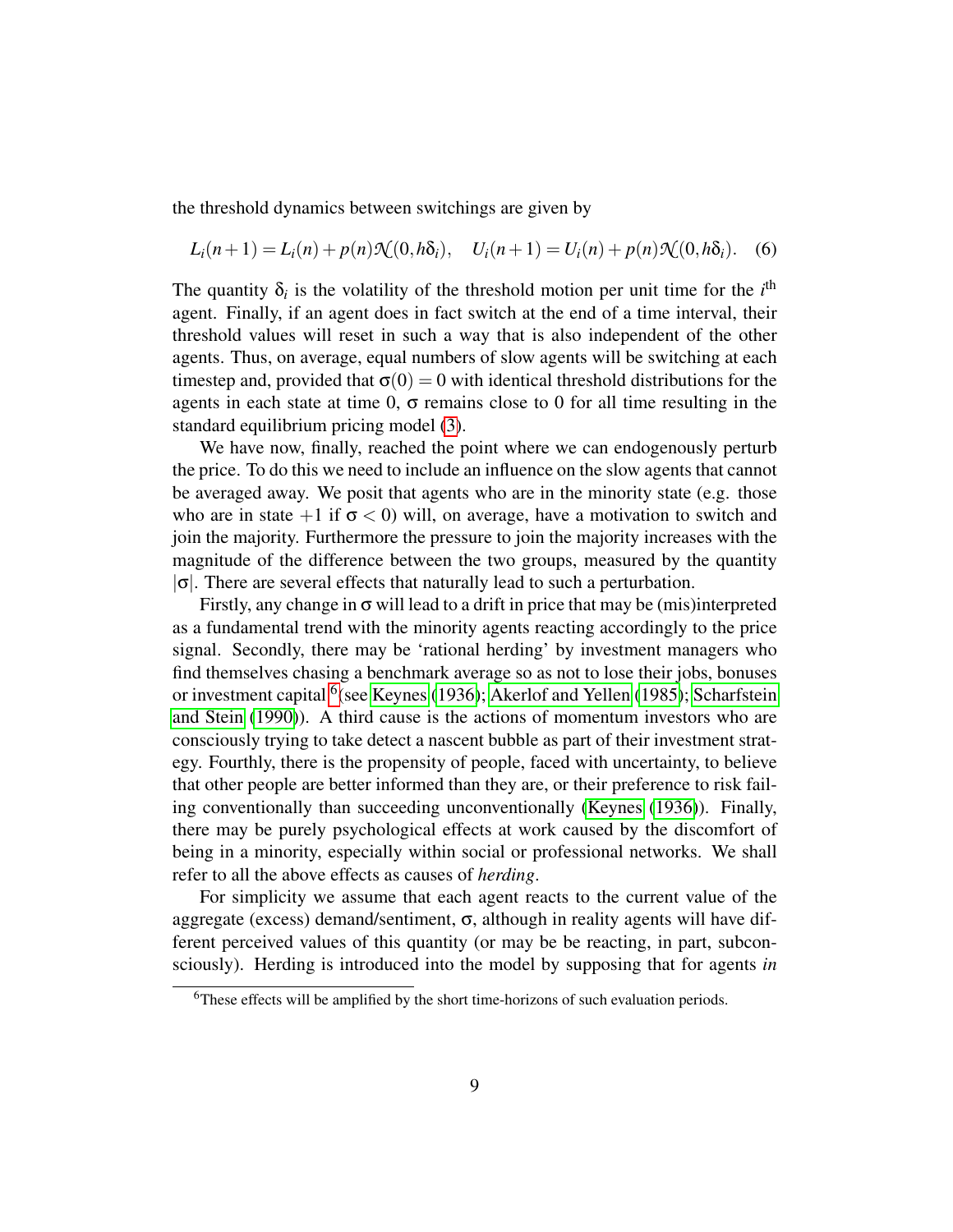*the minority position only* [\(6\)](#page-8-1) is replaced by

<span id="page-9-2"></span>
$$
L_i(n+1) = L_i(n) + p(n)(C_i h|\sigma(n)| + \mathcal{N}(0, h\delta_i))
$$
  
\n
$$
U_i(n+1) = U_i(n) - p(n)(C_i h|\sigma(n)| + \mathcal{N}(0, h\delta_i))
$$
\n(7)

while those in the majority remain unaffected. Note that the change is simply to suppose that each minority agent has an inward threshold drift added to the dynamics. Drifting the thresholds inwards (towards the current price of course) reduces the time to the next switching and can be described as the agent's comfort zone being 'squeezed' by the majority opinion. The rate of drift is taken to be proportional to the length of the timestep,  $h$ , the magnitude of the imbalance  $|\sigma(n)|$  and a constant  $C_i \geq 0$  quantifying the herding effect for that agent. Note that herding is a positive-feedback effect — as  $\sigma$  moves away from 0 it, at least initially, provides a mechanism for the imbalance to increase. This completes the description of the model.

#### <span id="page-9-0"></span>2.1 Justifications for moving thresholds

As mentioned above, once equation [\(5\)](#page-6-0) has been reached one can in principle use any modelling paradigm to specify the switching rules of the slow agents. Treating each slow agent as a dynamic closed interval  $[L_i, U_i]$  on the positive real line (that must at all times contain the current price) is certainly unusual and at first may seem highly unnatural. However the use of pairs of price thresholds offers some compelling advantages.

Firstly there is the observation that slow agents react mostly to price changes over longer time periods rather than the arrival of new information. Indeed investment advice and analysis is usually offered in the form of price triggers, as are the outputs of computerized trading algorithms. Sometimes, such as in a margin call, the agent has no choice over the pricing point.

A second important issue is that of transaction (or sunk) costs. These are often neglected under simplifying assumptions but they profoundly change the nature of agents' behavior<sup>[7](#page-9-1)</sup>. Even if one believes that agents are continuously maximizing their utility functions this must somehow be translated into an acceptably small number of trades since a continuous process of incremental adjustments would be ruinous. Provided that switching results in new threshold values that are a

<span id="page-9-1"></span> $7$ It is amusing to note that many of the people who rely on such models are actually paid from sunk costs. And all-too-often the possibility of significant transaction fees can skew the information and research entering the market.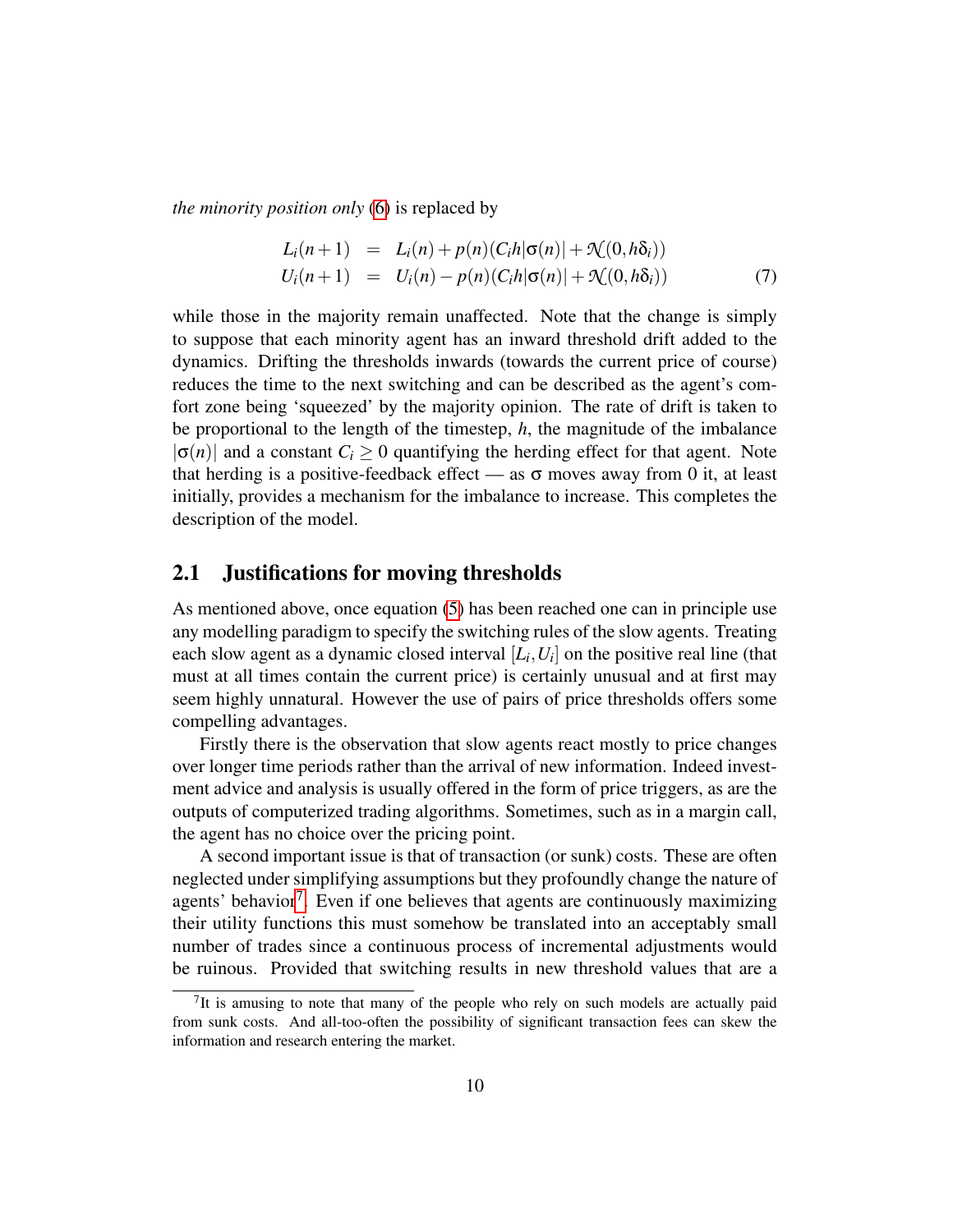non-zero distance away from the current price, then moving price thresholds are a potential mechanism for converting one into the other. The existence of sunk costs is closely linked to issues of hysteresis, memory-dependence and non-reversibility that will be discussed further in Section [4.1.](#page-13-1)

Finally we turn to behavioral economics. It has already been shown how the propensity for herding (rational and irrational) can be included by moving thresholds inwards for agents in the minority position. However other effects such as anchoring and loss-aversion can also be replicated. Anchoring is almost automatic as thresholds are reset around the last trading price while loss aversion requires slightly more complex rules involving keeping track of whether agents have made a profit or a loss. An extreme, but unfortunately quite common, example demonstrates the idea.

Imagine an individual who bought a dotcom stock at the height of the tech bubble. Immediately the price goes down but, due to loss aversion which is the emotional difficulty of acting to realize a loss, the lower threshold moves down even faster. It is likely that the upper threshold is moving downwards too but there is never enough of a temporary bounce in the stock price to cause a switch. Eventually the stock price hits zero without the agent ever selling.

Recent work (see [Kahneman and Tversky](#page-28-4) [\(1974\)](#page-28-4); [Rubinstein](#page-30-2) [\(1998\)](#page-30-2); [Gigeren](#page-28-5)[zer](#page-28-5) [\(2002\)](#page-28-5); [Barberis and Thaler](#page-27-3) [\(2003\)](#page-27-3); [Earl et al.](#page-28-6) [\(2007\)](#page-28-6)) has suggested plausible heuristics that agents may be using in practice. It should be possible to recreate such rules using moving thresholds and then observe the effects upon aggregate statistics.

## <span id="page-10-0"></span>3 Preliminary Numerics

Detailed numerical investigations from a similar model (using two pairs of static thresholds for each agent) are compared against the stylized facts in [Lamba and](#page-29-7) [Seaman](#page-29-7) [\(2008a\)](#page-29-7) and further numerical results for a moving threshold model can be found in [Lamba and Seaman](#page-29-2) [\(2008b\)](#page-29-2). Here, for completeness, we provide enough details for replication of the numerical results and sufficient simulations to reveal the nature of the non-equilibrium solution. It must be emphasized that no fine-tuning of parameters is required. Most of the parameters can be roughly estimated and we do so conservatively and as simply as possible.

Firstly, we must choose a timestep *h* defined in units such that the variance of the external information stream is unity for  $h = 1$ . An observed daily variance in price returns of  $0.6-0.7\%$  suggests that  $h = 0.000004$  should correspond to ap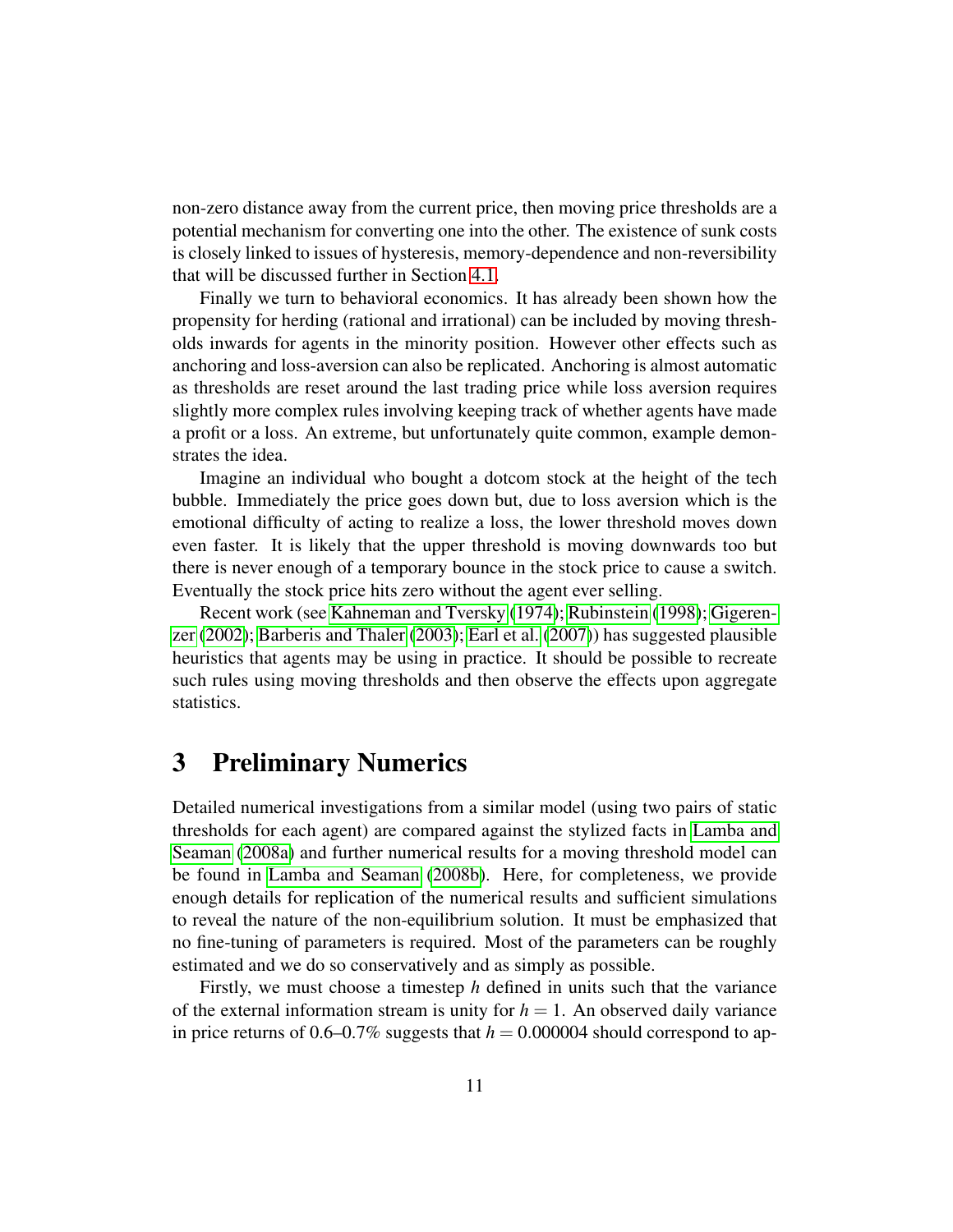proximately 1/10 of a trading day. The price changes of 10 consecutive timesteps are then summed to give the daily price return.

We next assume that all slow agents have equal weight  $w_i = 1$ . This could be replaced by a Pareto distribution but we shall not do so here<sup>[8](#page-11-0)</sup>. The behavior of the system is largely independent of the number *M* of slow agents with  $M = 1000$ being a lower-bound for representative simulations. All simulations in this paper will use  $M = 100000$  slow agents.

Next we fix how the slow agents' thresholds are reset after a switching. If agent *i* switches at a price  $p^*$  then immediately afterwards the interval is reset to

$$
[L_i, U_i] = [p^*/(1+Z_L), p^*(1+Z_U)]
$$

where  $Z_L$ ,  $Z_U$  are each chosen from the uniform distribution on the interval [0.05, 0.25]. This corresponds to an initial strategy that requires price ranges in the range 5– 25% before another switching (although of course the threshold dynamics will alter the strategy as the system evolves).

We now turn to the most significant parameters, the herding parameters  $C_i$  for each agent. Let us consider the more herding-susceptible agents and estimate that they can be pressured to switch over a period less than a reporting quarter (about 80 trading days). This is certainly the case for fund managers who are trying to keep up with a performance benchmark, or momentum investors, say, who try to time the market several times a year. Then a simple calculation based upon [\(7\)](#page-9-2) suggests  $C_u = 100$  as a reasonable upper bound for the herding parameters. Thus we assign agents with a herding parameter chose uniformly from the uniform distribution on [25,100] with the somewhat arbitrary but unimportant lower bound corresponding to agents who are relatively immune to herding effects.

The parameters  $\delta_i$  represent the 'volatility' of each agents strategy (or expectations) and we simply assume they are all equal. Note that if  $\delta_i = 1$  then the volatility of the thresholds is the same as the volatility in price due to the inforvolatility of the thresholds is the same as the volatility in price due to the information  $\sqrt{h}$  entering the system in [\(5\)](#page-6-0). This is probably too large since the slow agents are not the ones motivated by new information and should alter their expectations more slowly. Thus we set  $\delta_i = 0.2 \forall i$ .

Finally, as regards the slow agents, we come to the parameter κ that represents the effect of aggregate slow demand upon the price in [\(5\)](#page-6-0) but which is much harder to estimate a priori. Simulations (not presented) show that even with  $\kappa = 0$ endogenous dynamics and loss of equilibrium exist but without affecting the stock

<span id="page-11-0"></span> ${}^{8}$ It is not necessary to assume that each slow agent corresponds to just one individual or institution — they could each refer to a subset of agents with very similar strategies or propensities.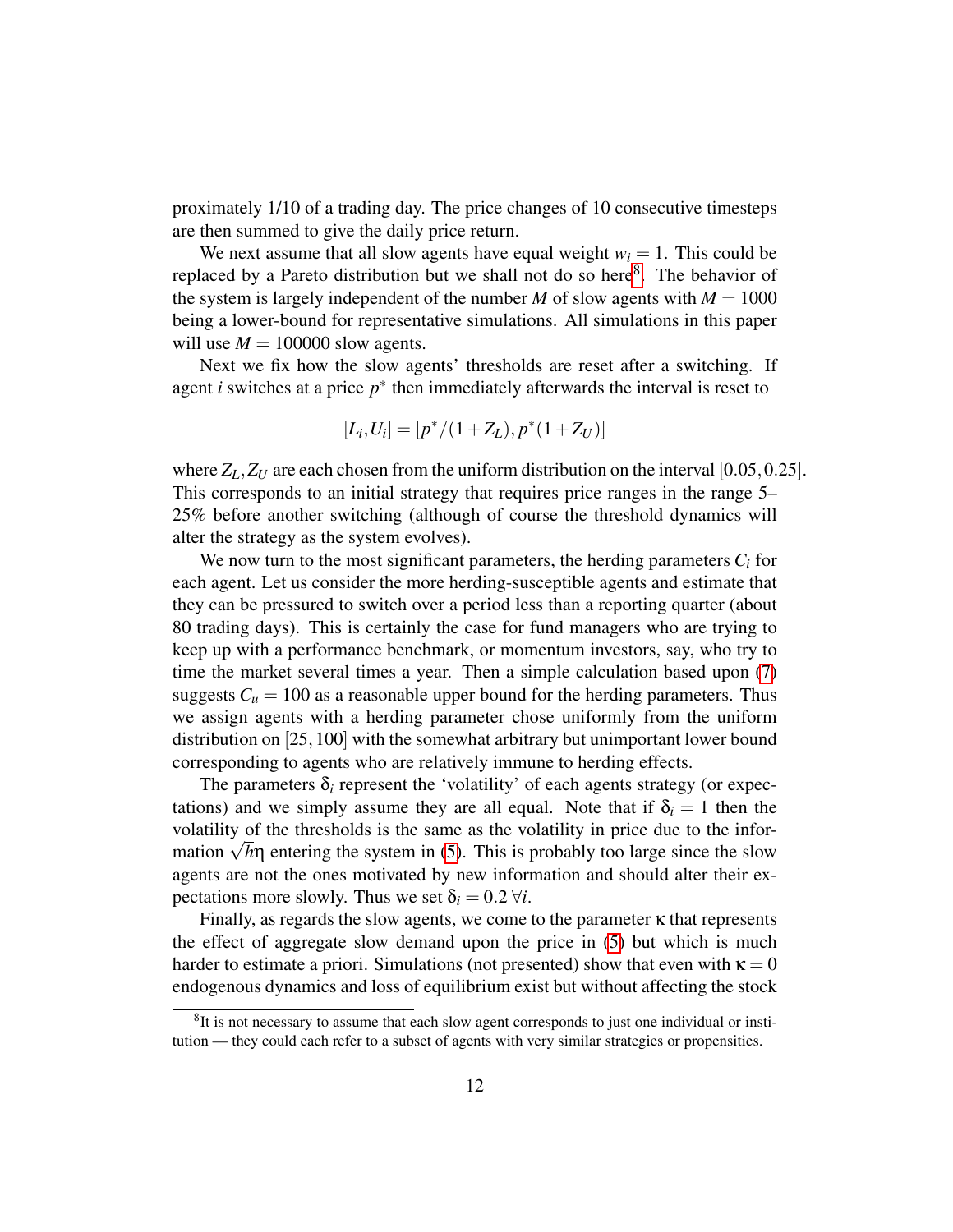price at all. However if κ is too large the effect upon the price is so severe that the resulting price fluctuations are unrealistically large. However for a surprisingly wide range,  $\kappa \in [0.1, 0.3]$ , the price statistics are in good general agreement with the stylized facts. We conservatively choose  $\kappa = 0.1$  as our default value in the simulations.

We now consider the fast agents. The function  $f(\bullet)$  was introduced in [\(5\)](#page-6-0) to modify the effects of the fast agents by assuming that under certain circumstances they do not accurately translate new information into price changes<sup>[9](#page-12-0)</sup>. We shall suppose that at times of extreme market sentiment, when  $\sigma$  is far away from 0, excess speculation by fast traders occurs. This may be due to new agents entering the market or by too much attention being paid to new information by traders expecting a market correction. There is some evidence for this (see [Brown](#page-28-7) [\(1999\)](#page-28-7)) and it also helps correct for the fact that in our simple model the slow agents are not allowed to own multiple units of stock. As in previous work on this model the simplistic but plausible choice  $f(\bullet) = 1 + \alpha |\sigma|$  is made with  $\alpha > 0$ . We choose  $\alpha = 1$  so that at the most extreme mispricings, new information moves the market twice as much as it would if the fast agents were correctly incorporating it. It must be stressed that the presence of the function  $f(\bullet)$  has no effect upon the main conclusions of this paper and will be set to  $f \equiv 1$  for one of the simulations in Section [5](#page-21-0) to demonstrate this.



<span id="page-12-1"></span>Figure 2: Asset price of a simulation over 40 years with 100000 agents.

<span id="page-12-0"></span><sup>&</sup>lt;sup>9</sup>This is a simple but plausible mechanism for the generation of volatility clustering.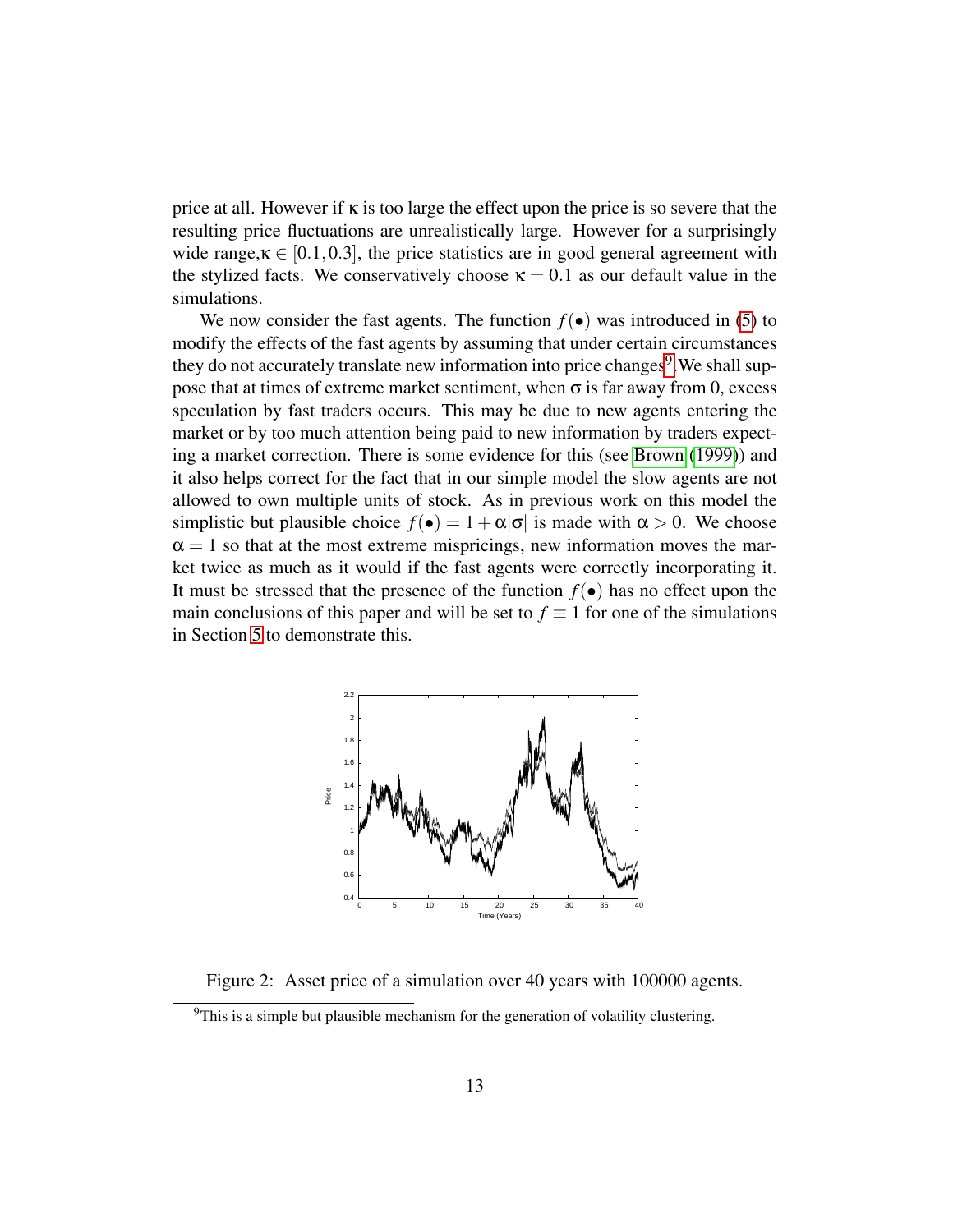Figure [2](#page-12-1) shows a simulation with the above parameters. The initial states of the agents and their thresholds are randomized. The thicker, more volatile curve is the pricing output of [\(5\)](#page-6-0) while the lighter curve is the output of the geometric Brownian pricing model (that, recall, can be recovered by either setting  $\kappa = 0$  or all of the  $C_i = 0$ ). A typical characteristic is that mispricings develop slowly and then suddenly reverse. This can also seen in Figure [3](#page-14-0) which plots  $\sigma$  against time.

Both parts of the mispricing sequence are caused by *endogenous* dynamics. The incremental mispricing is due to herding effects. The sudden reversals occur because eventually enough of the majority agents switch position to start a cascade process — as agents switch they cause a change in price (due to the κ∆σ term in [\(5\)](#page-6-0)) that trips other agents' thresholds and so on. Figure [4](#page-14-1) shows the daily percentage price returns. There are a significant number of large price changes that cannot be explained by a Gaussian information stream and lie within the fat tails<sup>[10](#page-13-2)</sup>. For comparison, the price changes from the equilibrium model are shown in Figure [5.](#page-15-0)

A snapshot of the internal structure of the market is shown in Figure [6.](#page-15-1) The density of the lower and upper thresholds of each type of agent  $(0 \text{ and } +1)$  are plotted relative to the current price at a moment when  $\sigma \approx 0$  (the mismatch between the densities is far more severe when  $|\sigma| \approx 1$ ). The two density plots are not identical (as they were in the initial state) meaning that as the system evolves σ will once again move away from 0 because different numbers of agents will be switching in either direction. The question that will be asked in Section [5](#page-21-0) is: how strong must the herding effect be to generate significant endogenous dynamics?

## <span id="page-13-0"></span>4 Links to economic concepts and extant models

#### <span id="page-13-1"></span>4.1 Equilibria, memory and history-dependence

The notion of equilibrium described in the introduction is a very strong one, precluding the possibility of multiple internal configurations for the same external parameters. Nonetheless the absence of (non-trivial) endogenous dynamics is a prerequisite for models that are *reversible* and history-independent with temporary exogenous shocks having no permanent effect.

The key issue is one of *memory* at the micro-level. If individual agents have no memory then it becomes much easier to assume that they will reverse their

<span id="page-13-2"></span><sup>&</sup>lt;sup>10</sup>Interestingly there is a very close correspondence between the dynamics of these cascades and Queueing Theory that is described in detail in [Lamba](#page-29-3) [\(2010\)](#page-29-3).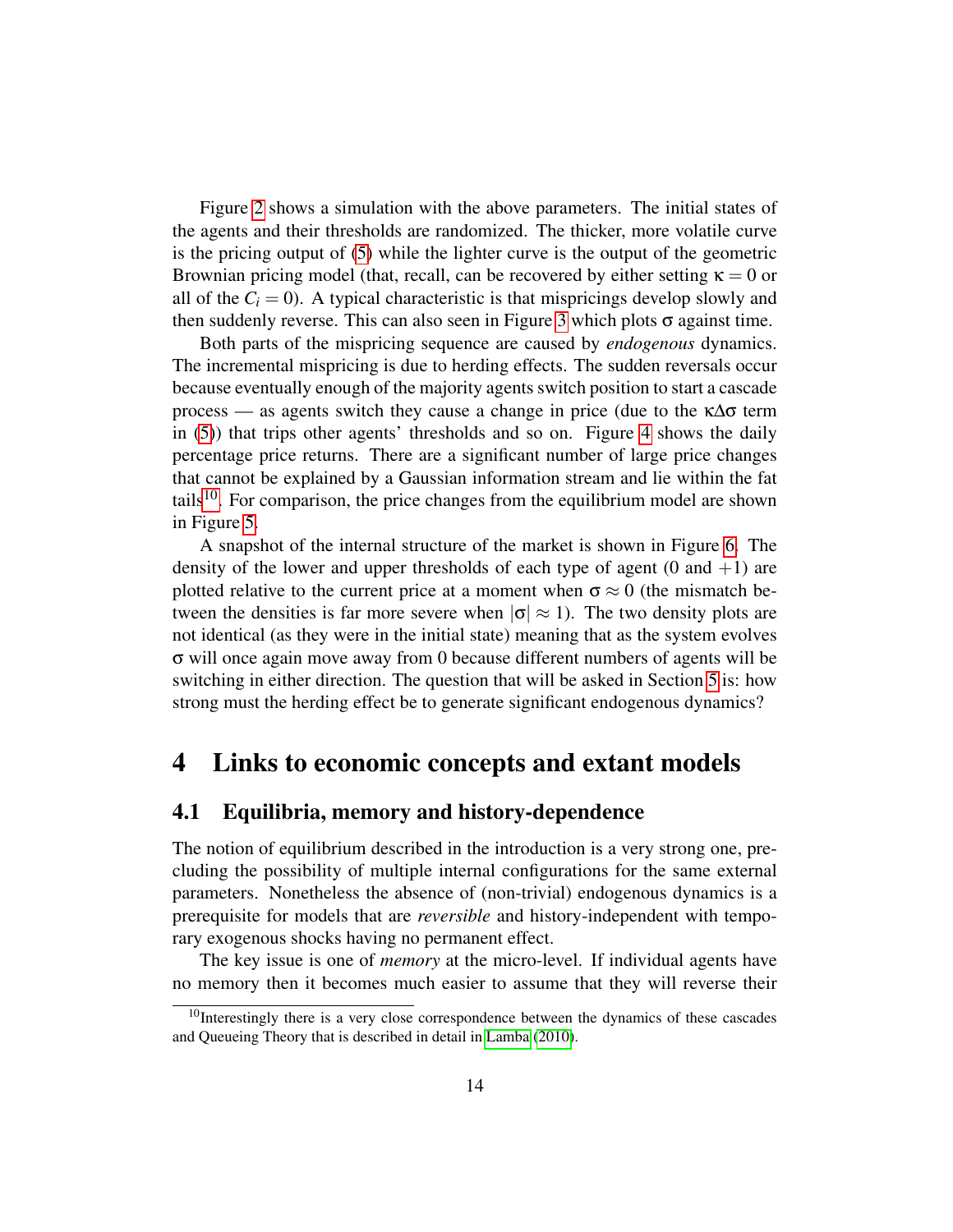

<span id="page-14-0"></span>Figure 3: A plot of  $\sigma$  against time for the simulation in Figure 2.



<span id="page-14-1"></span>Figure 4: Daily price returns for Figure 2.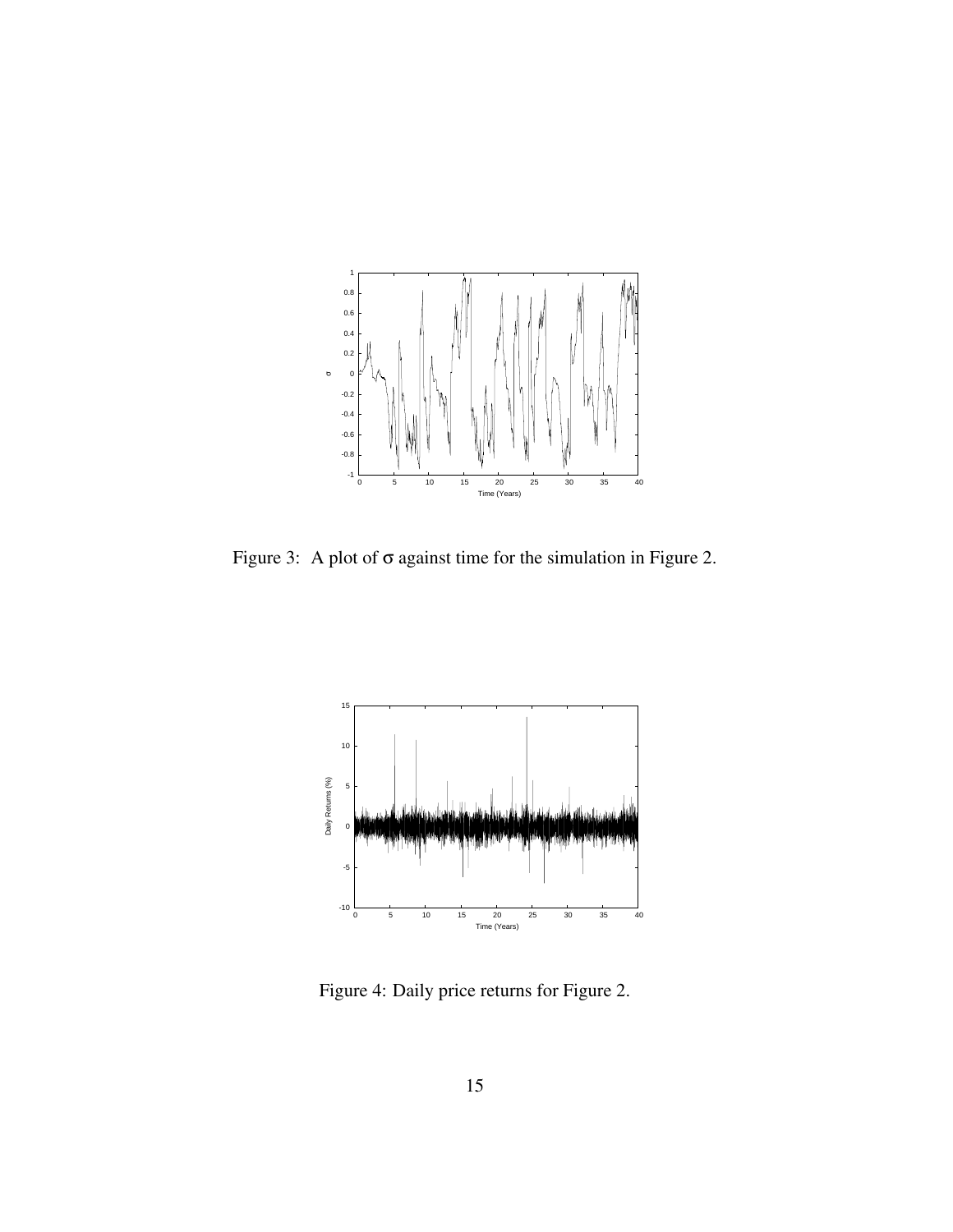

<span id="page-15-0"></span>Figure 5: Daily price returns of the equilibrium price from Figure 2.



<span id="page-15-1"></span>Figure 6: The density of the thresholds along the price axis for agents in each of the two states. The difference between the two distributions is a 'memory effect' of the prior behavior of the system and affects the future evolution.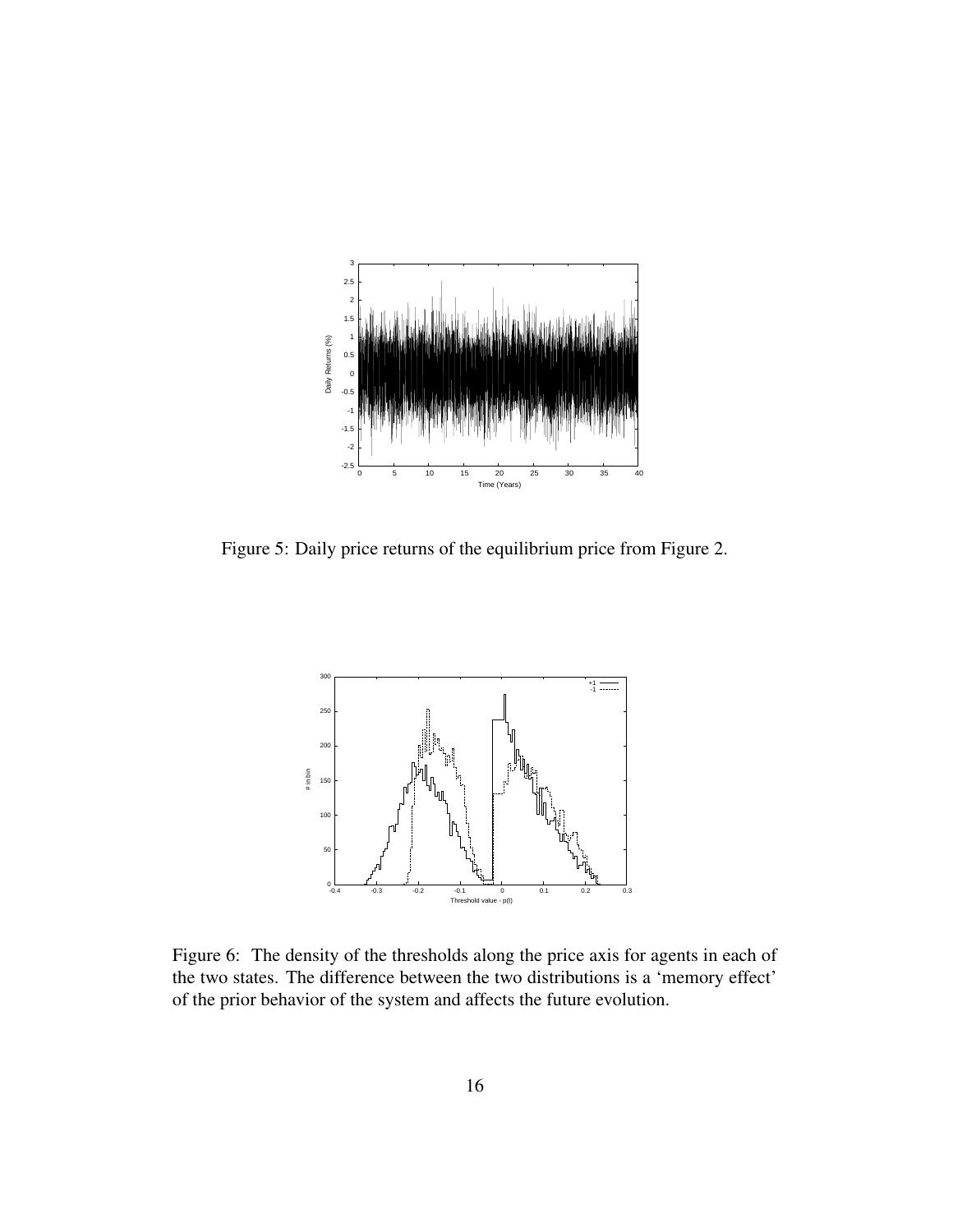actions and expectations when the external influence is removed. However economic actors are subject to many effects (both rational and irrational) that cannot reasonably be modelled in this way.

Perhaps the most significant of these rational factors is the ubiquitous pres-ence of transaction (sunk) costs (see [Dixit](#page-28-8) [\(1992\)](#page-28-8); [Piscitelli et al.](#page-29-8) [\(1999\)](#page-29-8); Göcke [\(2002\)](#page-28-9)). These are expenses incurred that cannot be recouped on reversing the action. As an example suppose that at the current widget price it is not profitable for a manufacturer to have a factory produce the widget. However when the price increases to β (perhaps due to a demand shock) the firm switches a factory over to widget production from something else, incurring costs such as re-tooling and factory down-time. If the price then falls back below β the factory will not immediately switch out of production but rather waits until the price falls below some value α. Thus if one only looks at the current price *p* and  $\alpha < p < \beta$  it is not possible to know what the factory is producing — one also needs to know which of the threshold values  $\alpha$  and  $\beta$  was last crossed.

In the physical sciences this is referred to as *hysteresis*[11](#page-16-0) and the reader is directed to [Cross et al.](#page-28-10) [\(2009\)](#page-28-10) for a fuller description of the role of hysteresis in economics. The presence of many such factories, all with differing threshold values, results in many possible alternative internal configurations for the same price level. Each of these possibilities results in a different future evolution of the system which now displays both irreversibility and history-dependence<sup>[12](#page-16-1)</sup>.

At an abstract level, the thresholds used to describe the slow agents in Section [2](#page-3-0) are a mechanism for introducing memory/history into the modelling process (the fast agents, by assumption, act upon new information and require no such mechanism). As an example, an agent who has been in the minority state for a long time and is influenced by a herding pressure, on average will have thresholds that are much closer together and be more likely to switch in the near future. This information is propagated from one timestep to the next along with the agent's current state.

<span id="page-16-0"></span>It is now worth revisiting the concept of equilibrium, allowing for the pos-

 $11$ In economics the term 'hysteresis' is often taken to mean the persistence of deviations from equilibrium.

<span id="page-16-1"></span><sup>12</sup>When such effects are observed in macroeconomics a common equilibrium-based explanation is the presence of a *unit-root* since, if a system is only marginally stable it will take a long time to return to its former value after a disturbance. There are standard tests, under assumptions of linearity and the absence of hysteresis, for determining if this might be the case (see [Said and](#page-30-3) [Dickey](#page-30-3) [\(1984\)](#page-30-3)). However marginal stability implies that a system is close to instability and this should be far more worrying to economists than irreversibility.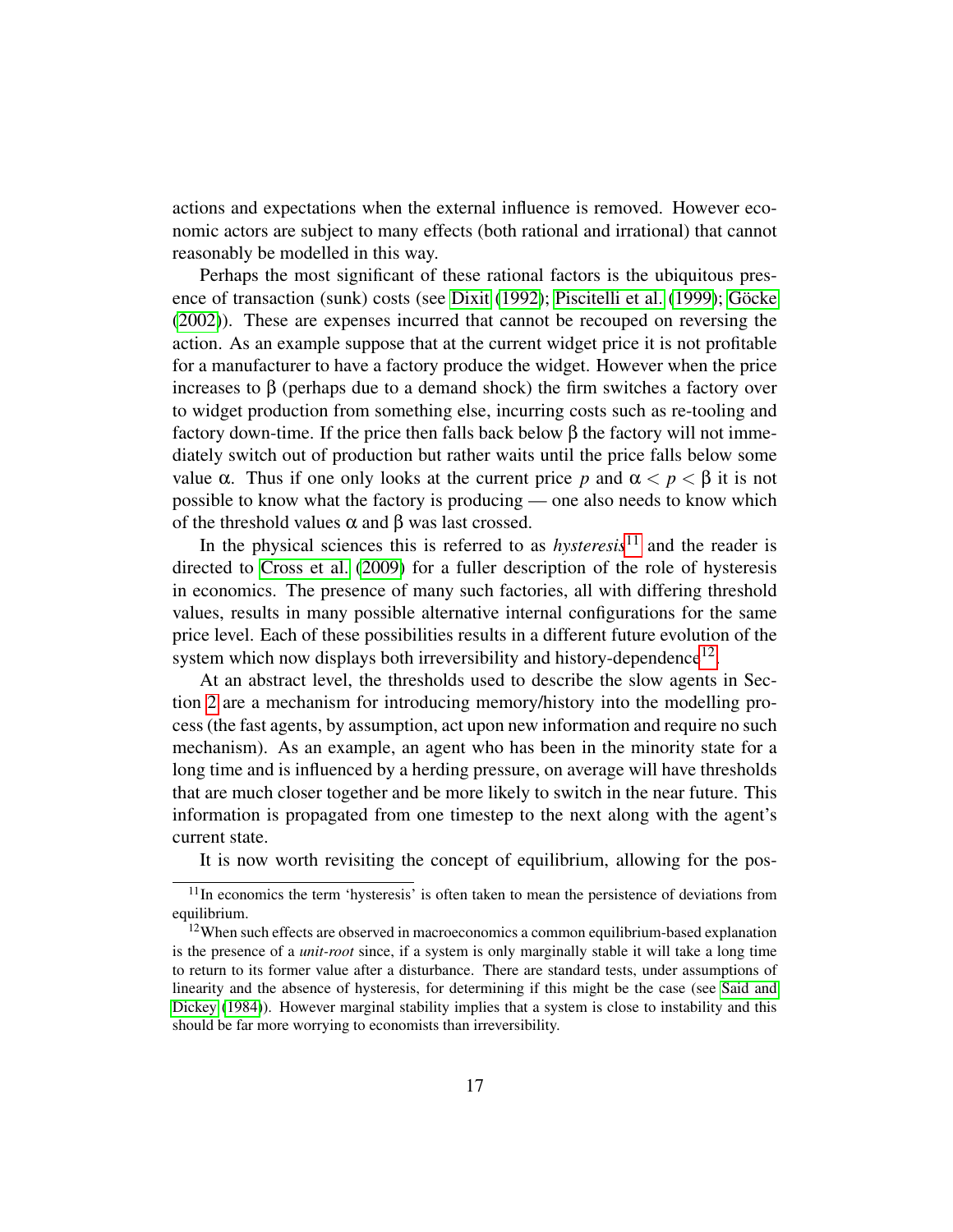sibility of multiple endogenous configurations (and dynamics). Saying that the market model simulation from Section [3](#page-10-0) is in equilibrium until just before a sharp reversal is akin to saying that a geological fault-line is in equilibrium until just before the earthquake. This is true, in that there is a balance of both external and internal forces, but the statement that the fault-line is in equilibrium just after the earthquake is equally true. The 'before' and the 'after' can be approximated deceptively well by unique equilibrium models, but not the transition!

The 'balance of forces' notion of equilibrium is not sufficient to guarantee uniqueness and the system can rapidly move from one internal state to a different one (with lower energy in the case of an earthquake). Finally, it should be noted that multiple equilibrium models do exist in mainstream economics with the initial conditions determining which equilibrium is achieved. However the situation here is far worse — the set of feasible final states cannot be enumerated in advance and depend on the path taken by the process.

#### 4.2 Rational expectations and efficient markets

The philosophical, political, social and practical consequences of the mainstream acceptance of the hypothesis of memory-free, efficient, financial markets cannot be overstated. Although the concepts were introduced by Bachelier in his 1900 Ph.D. thesis, this work was largely forgotten until the 1960s when they became known collectively as the Efficient Market Hypothesis (EMH) (see [Fama](#page-28-11) [\(1965\)](#page-28-11); [Samuelson](#page-30-4) [\(1965\)](#page-30-4); [Fama](#page-28-12) [\(1970\)](#page-28-12)).

The three versions of the EMH (weak, semi-strong and strong) all rely upon two qualitatively different classes of assumption. Firstly, there are strong assumptions about the market itself and the nature of the information stream entering it. Such information consists of, amongst other things, economic statistics, performance reports, geopolitical events, and analysts projections. It is assumed to be instantly available to all economic participants, uncorrelated with itself, and is usually modeled as a Brownian motion, possibly with drift.

The second class of assumptions relates to the market participants themselves, who are deemed to be perfectly rational, correctly incentivized, and capable of instantaneously incorporating new data into their differing market strategies and predictions. However, heterogeneity of agents (or their expectations) is necessary to ensure that trading occurs in the absence of arbitrage opportunities. Thus the final ingredient in the EMH description is the Rational Expectations Hypothesis (REH) (see [Muth](#page-29-9) [\(1961\)](#page-29-9)) stating that the differing expectations driving trades,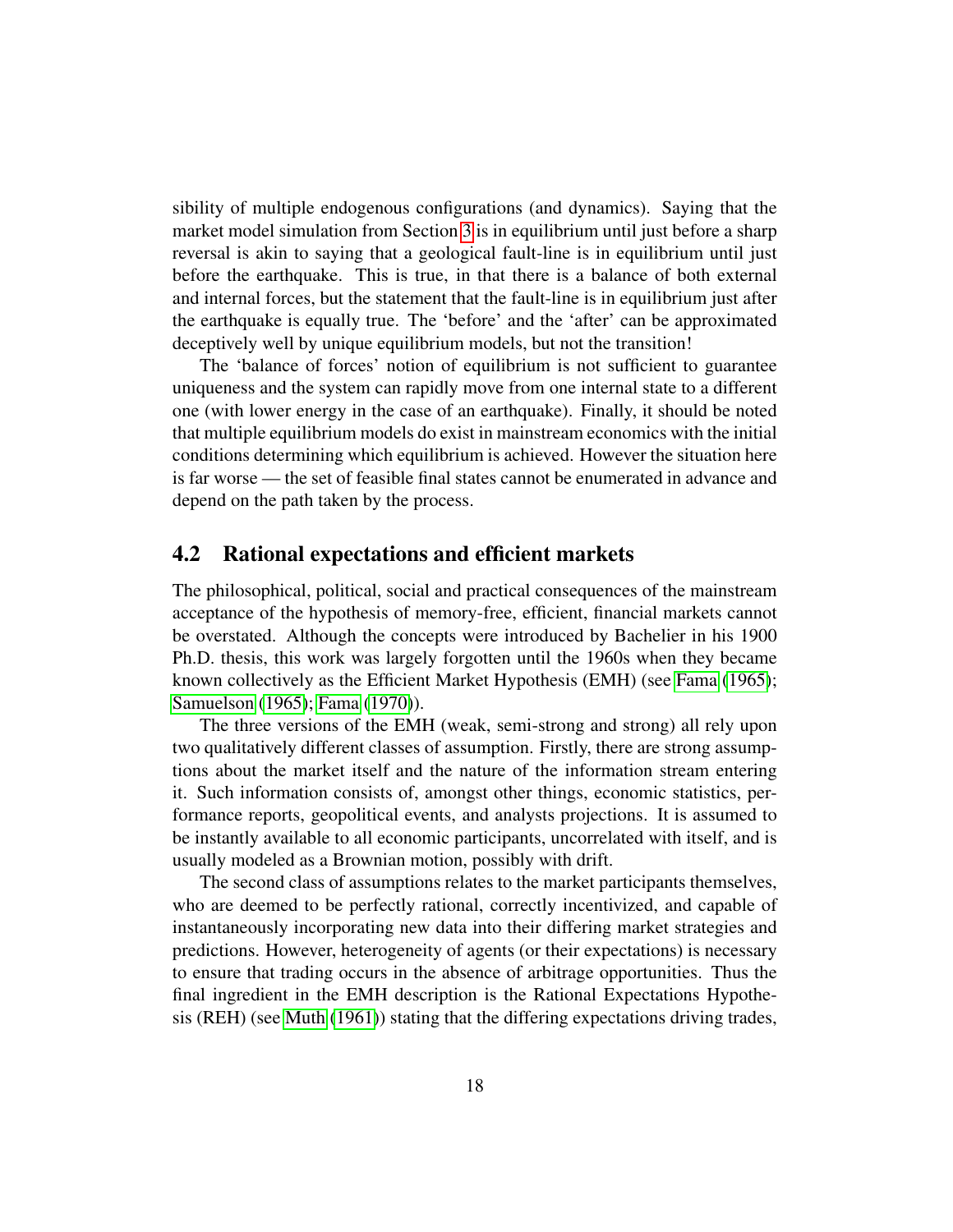when used as predictions, are on average correct<sup>[13](#page-18-0)</sup> and do not result in market mispricing. Additional assumptions, such as the absence of transaction costs, yield the standard formulae used for risk management and derivative pricing which form the bedrock of modern financial engineering [\(Black and Scholes](#page-27-4) [\(1973\)](#page-27-4)). It is this second class of assumptions that are the focus of this paper.

As described in Section [2,](#page-3-0) if one sets  $f(\bullet) \equiv 1, C_i = 0 \forall i$  and further assumes that all threshold dynamics for the slow agents are the result of perfectly rational, independent, utility maximizing behavior (satisfying the REH) then one recovers an equilibrium market following geometric Brownian motion and satisfying the EMH. Once one weakens these assumptions to allow for more general dynamics (and motivations), the moving threshold model can be thought of as a 'perturbation space' within which one can explore the robustness/stability of the default EMH model.

Even if agents are not perfectly rational and other factors influence the threshold dynamics, the pricing should remain correct provided that the REH still holds. However the presence of just one REH-violating perturbation potentially invalidates its use. As was shown in the numerical simulation of Section [3,](#page-10-0) real-world effects that induce herding do exactly that, giving rise to price dynamics that differ greatly (qualitatively and quantitatively) from the equilibrium model by introducing a form of coupling between agents' actions. However it is possible that lower levels of herding may result in acceptably small deviations from equilibrium. In Section [5](#page-21-0) the herding parameter will be systematically varied to show that this does appear to be the case, although only if the herding parameter is reduced by a significant factor from its estimated real-world value.

Even markets in which irrationality exists can be 'efficient' in the sense that investors cannot earn above-average returns without taking on above-average risk. Indeed, this is a minimal requirement for any predictive market model (see [Malkiel](#page-29-10)  $(2003)$ <sup>[14](#page-18-1)</sup>. In [Cross et al.](#page-28-2) [\(2007\)](#page-28-2) it was shown that there is no statistically significant different between the the investment performance of agents with differing herding propensities  $C_i$  (and hence nothing to be gained by adaptively changing their reaction to herding). Indeed when transaction costs are taken into account the traders with the highest values of *C<sup>i</sup>* , that includes momentum traders, performed significantly worse, in agreement with previous studies [\(Odean](#page-29-11) [\(1999\)](#page-29-11)).

<span id="page-18-0"></span>One potential criticism of the model is that the fast agents are assumed to be

<sup>&</sup>lt;sup>13</sup>As opposed to being consistent with the modelling assumptions which is the form of the REH most often used in macroeconomic modelling.

<span id="page-18-1"></span> $14$ The aim of this work is not to show that irrational markets are inefficient, rather that equilibrium models are fundamentally inadequate.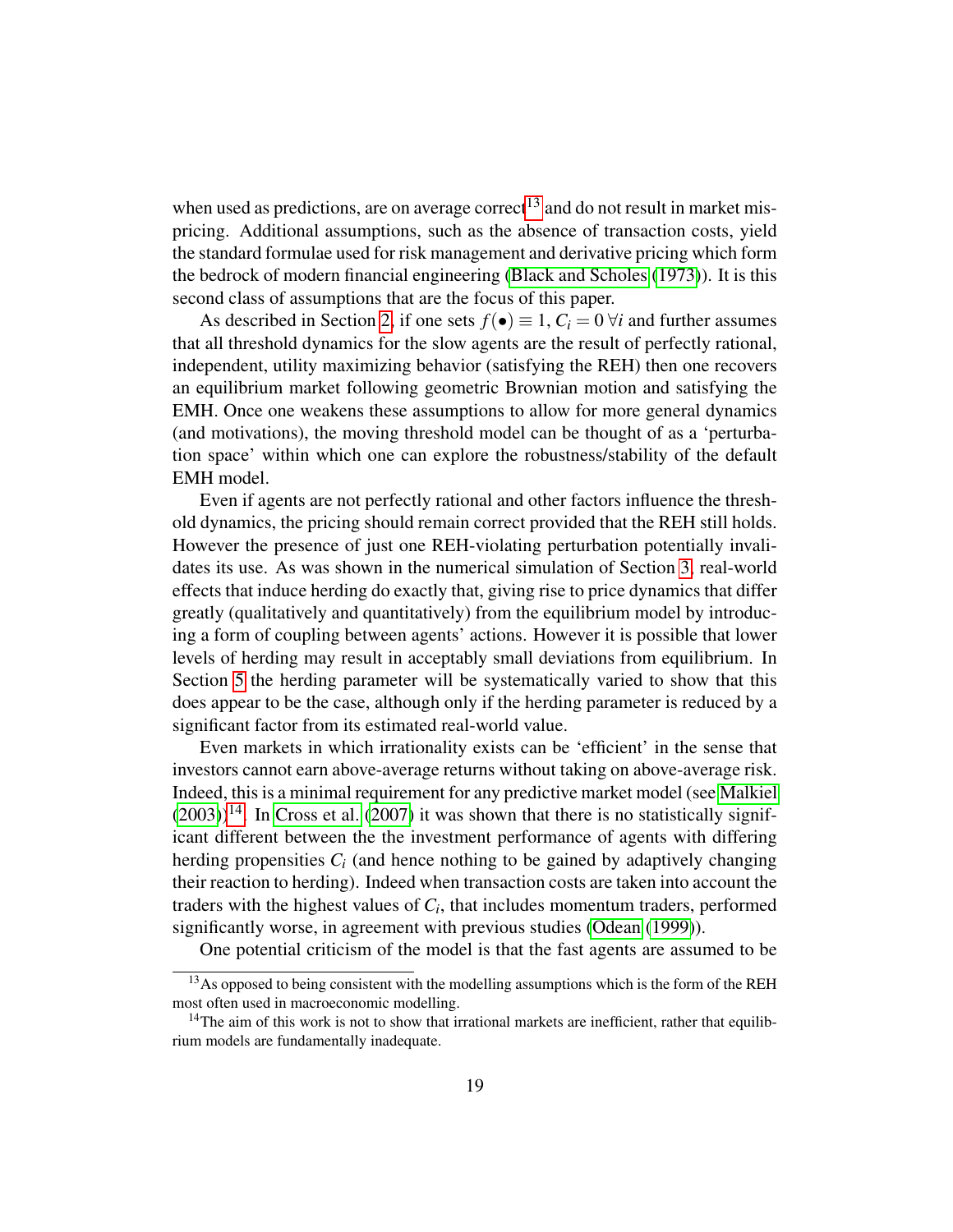reacting to *new* information and converting it into price *changes*. However there may also exist true fundamental fast agents who are aware of the current non-zero value of  $\sigma$  and the correct price and who view this as an arbitrage opportunity. This would act as an additional equilibrating (negative-feedback) mechanism helping to counteract the herding. This brings us to the very important issue of the limits of arbitrage, both in the model and in real markets.

Firstly, as regards the model,  $\sigma$  is assumed to be precisely known by all the slow agents. This is purely for simplicity and agents may have widely-differing perceived values that are only approximately (or on average) correct. Also, it is important to note that no agents are assumed to know the correct gemetric Brownian motion price. It is calculated and plotted in Section [3](#page-10-0) but this is only a visual aid — none of the agents need to be made aware of it. As it stands the model is a caricature, albeit one that can be made arbitrarily more complicated and realistic. As this complexity grows, any potential model-specific opportunities for arbitrage that might exist will reduce and so now we discuss the limits to arbitrage in real markets.

Arbitrageurs and/or fundamentalist investors provide a possible to counteract herding effects. However there are severe limitations in practice. Firstly there is the noise-trader problem (see [Schleifer](#page-30-5) [\(2000\)](#page-30-5) and [Shleifer and Vishny](#page-30-6) [\(1997\)](#page-30-6)) — arbitrageurs typically have very short time-horizons and mispricings can last a very long time. Secondly there is the existence of speculative traders and short term momentum-traders who may actually make the mispricing worse. Thirdly, it is difficult in pactice to be sure what the fundamental price actually is. There is no visible, unambiguous, information stream and all trends may be misinterpreted as rational — especially by those who subscribe to the EMH! Some evidence for this may be found in the wide variations over time of even the most basic measures of value such as the P/E ratio of a stock.

This is not to dismiss entirely the possibility that herding effects can be counteracted. Indeed many, perhaps even the vast majority of, potential bubbles may get deflated before anyone even noticed by rational agents working as the EMH suggests they should. The point is that it does not happen every time. The stability results to be presented in Section [5](#page-21-0) should, in this light, be viewed as a preliminary attempt to quantify which effect eventually wins.

#### 4.3 Technical analysis

Given the widespread belief in the underlying notion of (at least weakly) efficient markets, a surprisingly large number of people are employed in technical analysis,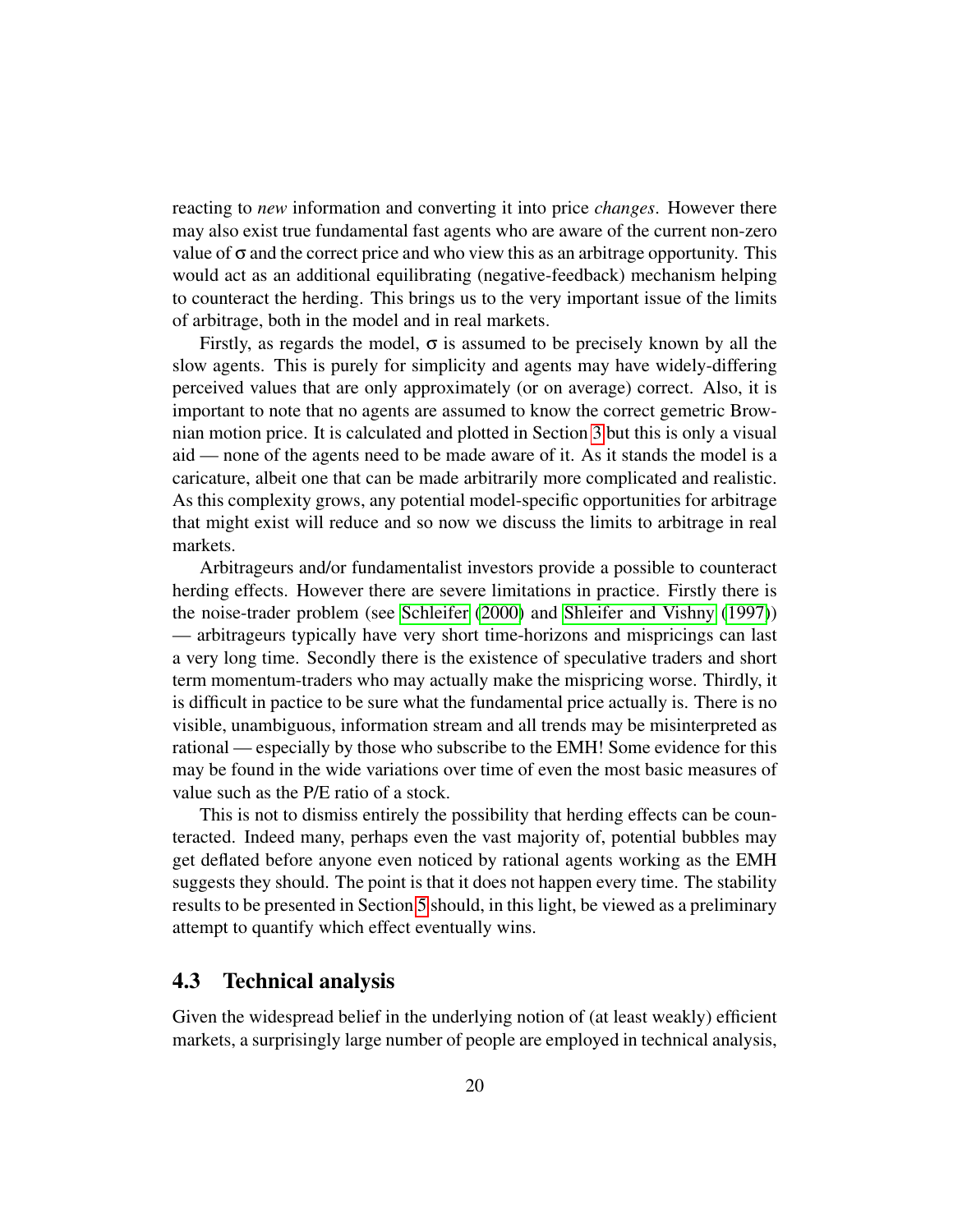looking for exploitable trends and patterns in past pricing/volume data. Some studies, such as [Brock et al.](#page-27-5) [\(1992\)](#page-27-5), claim that the most popular trading rules (based upon moving averages and support/resistance levels) can indeed produce statistically significant profits, even in the presence of transaction costs, while others dispute this (see [Chan et al.](#page-28-13) [\(1996\)](#page-28-13) and [Malkiel](#page-29-10) [\(2003\)](#page-29-10)).

An obvious question to ask is what effect such technical traders might have on the market, if any. A second question is, if a particular technical trading rule does indeed work, what are the reasons for it? It may be caused by the presence of one or more systemic defects (such as herding effects, perverse incentives, or behavioral effects) or it may in fact be a self-fulfilling prophesy caused by the large numbers of technical traders using that rule themselves. By incorporating such strategies into the threshold dynamics, it is possible to systematically explore such questions. Preliminary results will be presented elsewhere.

#### 4.4 Soros' Theory of Reflexivity

In [Soros](#page-30-7) [\(2003,](#page-30-7) [2008\)](#page-30-8), George Soros introduced his Theory of Reflexivity. While this is still at the stage of being a philosophical theory, and as yet has had little impact on economics or finance, its relationship to the modelling approach used here (and between its predictions and the numerical results presented above) is close enough to merit comment.

Soros' theory rests upon two observations. Firstly, human beings are fallible and they may misinterpret an apparent trend, or some fundamental misconception may take hold. This results in investor behavior that is incorrect but in turn induces changes to the market or economic system. Positive feedback effects then cause an increasing mismatch between perception/prices and economic fundamentals that eventually becomes unsustainable and rapidly unwinds.

In the model of Section [2,](#page-3-0) herding provides the amplification mechanism. This is reflexive in the sense that beliefs affect prices, provided  $\kappa > 0$  in [\(5\)](#page-6-0). Soros suggests that such processes are commonplace in economic systems and result in far-from-equilibrium dynamics that only become apparent at the very end. This is exactly what is observed in the simulations from Section [3.](#page-10-0)

### 4.5 Minsky and the financial instability hypothesis

Recent events in financial markets have re-awakened interest in the work of Hyman Minsky and in particular his theory of financial instability [\(Minsky](#page-29-12) [\(1992,](#page-29-12) [2008\)](#page-29-13)). Minsky's work is unusual in macroeconomics in that it places a great deal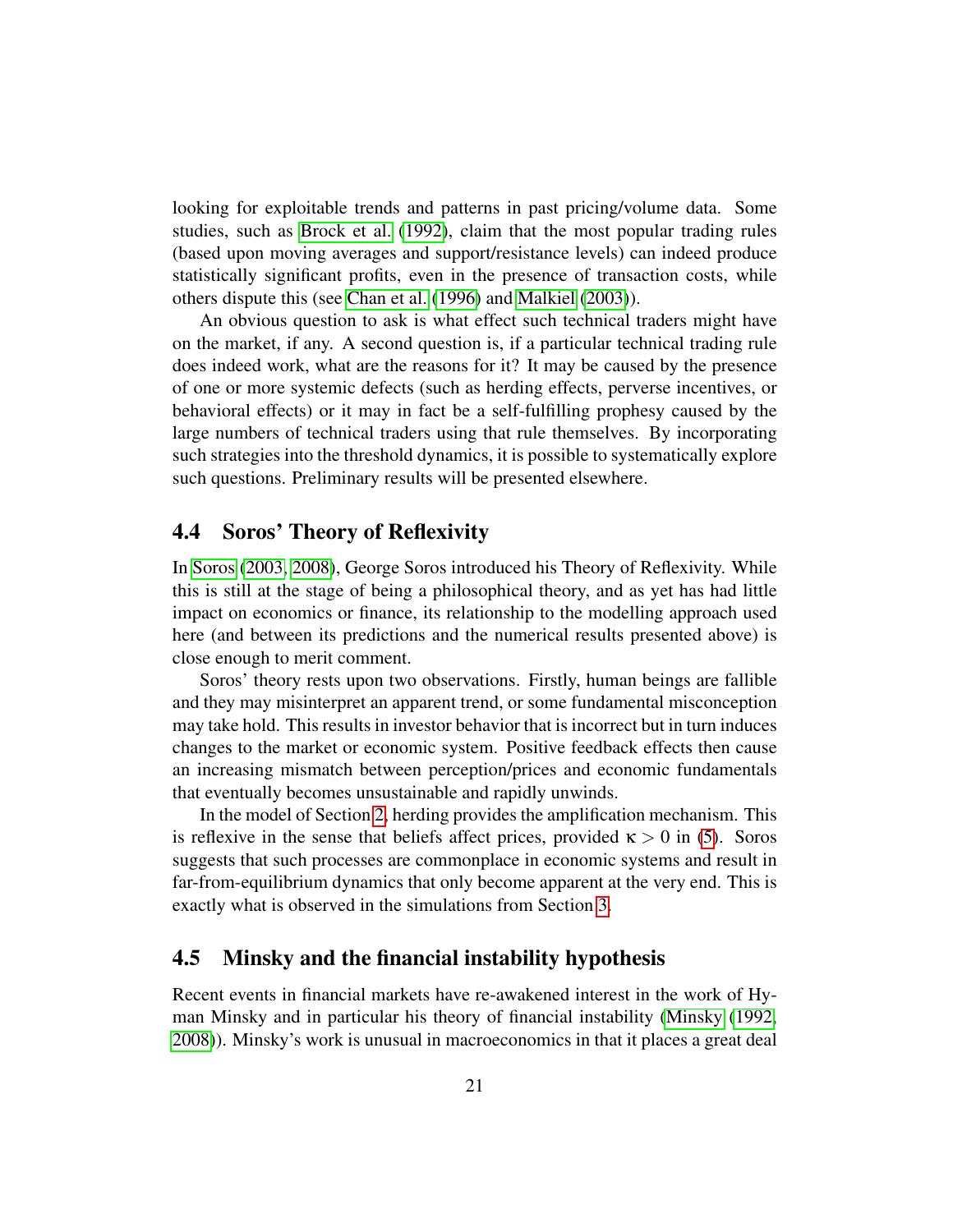of importance upon the role of the financial system and debt accumulation. He also stressed, following on from [Keynes](#page-29-14) [\(1921\)](#page-29-14), the role played by market sentiment (analogous to the quantity  $\sigma$  above), belief under uncertainty, systemic risks and contagion.

Minsky argued that a rising trend in prices (for whatever cause) during a period of relative stability will attract savings and profits leading to further price rises. Gradually there is a reduction in the perceived level of risk that encourages more lending, debt and leverage. Lending standards fall, risk-taking increases, and 'Ponzi borrowers' appear who are relying upon increasing prices to service their debt. Eventually the system becomes unstable, credit tightens, and prices cascade downwards in a 'Minsky moment'.

Minsky believed that such processes were the norm rather than the exception with disequilibrium adjustment mechanisms being insufficient to counteract or prevent them. The resulting dynamics are similar to those observed in the numerics of Section [3](#page-10-0) — there is a long period of apparent trend stability at the aggregate level (whose magnitude and duration are extremely hard to predict) that masks increasing *endogenous* instability. Then when the process ends it does so very rapidly. Or to put it another way, similar positions develop gradually and then unwind quickly.

There are two ways in which the model presented here relates to the work of Minsky. Firstly, the increasing availability of low-quality credit and lowered perception of risk provide yet another herding mechanism that adds 'fuel to the fire'. Secondly, if one reinterprets the price  $p(n)$  in the model of Section [2](#page-3-0) as being a quantity that represents the overall level of, and ease of obtaining, credit (with slow agents being potential lenders) then one has a model that is distinctly Minskian. A more sophisticated model might couple together two such models, one for price and one for credit<sup>[15](#page-21-1)</sup>.

# <span id="page-21-0"></span>5 Stability simulations — how much herding is too much?

In the numerics of Section [3](#page-10-0) the herding parameters  $C_i$  for the slow agents were chosen from the uniform distribution on  $[25,100]$ . However we know that if all the  $C_i$  are set to 0 then the equilibrium solution is recovered. We now investi-

<span id="page-21-1"></span><sup>&</sup>lt;sup>15</sup>It should be pointed out the model in this paper is symmetric with respect to rising and falling prices, while Minsky's arguments are not. This is not a fundamental problem, however.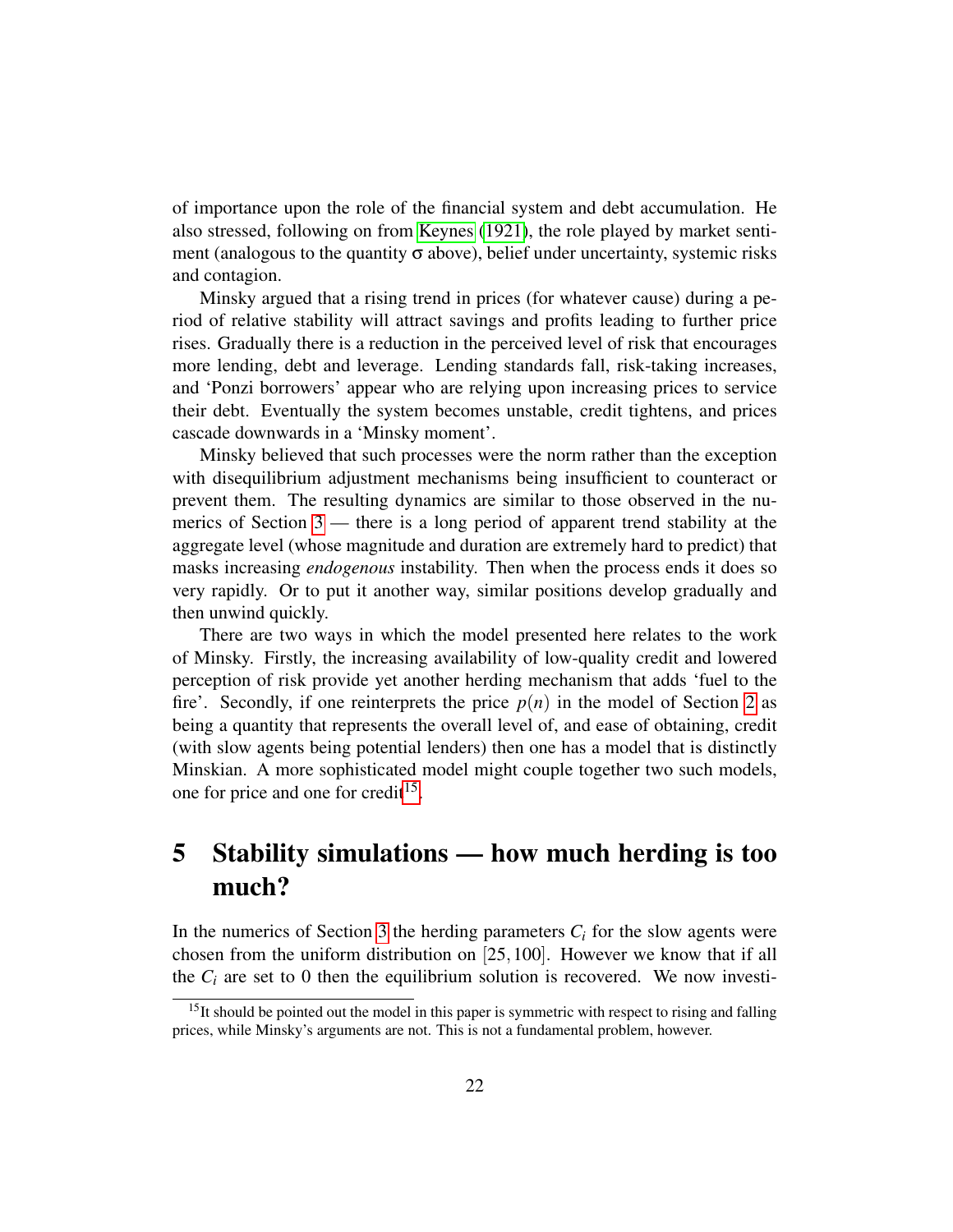gate the manner in which the equilibrium solution loses stability as the herding is systematically increased from 0.

We introduce a *bifurcation parameter*  $C_{\text{max}}$  and choose all the  $C_i$  uniformly from the interval  $[C_{\text{max}}/4, C_{\text{max}}]$ . In order to quantify the level of disequilibrium in the system we record the maximum value of  $|\sigma|$  over the last 30 years of the simulation (to remove any possible transient effects caused by the initial conditions).

Figure [7](#page-23-0) shows the results (with the maximum of  $|\sigma|$  averaged over 10 runs) with all other parameters kept unchanged from those used to generate Figure [1](#page-7-0) the only difference is that the initial value of  $\sigma$  is set to 0.05 to provide an initial disturbance to the system.

As can be seen, the equilibrium solution can be considered a good approximation only for *C*max < 10 which is an order of magnitude below our (rather conservative) estimate  $C_{\text{max}} = 100$  from Section [3.](#page-10-0) The loss of stability, measured in terms of the maximum deviation of  $\sigma$  from 0, is gradual and saturates at around  $C_{\text{max}} = 60.$ 

A rough description of the dynamics of the system is as follows. The drift in the threshold dynamics of the minority agents is a destabilizing influence, while the diffusion of the thresholds and the fact that the majority agents do of course eventually switch out of their position are stabilizing influences. The existence of such competing forces is a very common cause of non-trivial dynamics in complex nonlinear systems. A mathematical treatment of these stability issues will be presented elsewhere.

It could be argued that the presence of  $\alpha \neq 0$  modifies the influence of the fast agents and may be in part responsible for the loss of equilibrium stability. This is ruled out by Figure [8](#page-24-0) which shows the results with  $\alpha = 0$ . If anything the instability is more pronounced with the full extent of far-from-equilibrium dynamics being reached at  $C_{\text{max}} \approx 40$ .

Finally, we consider the parameters  $\delta_i$  that govern the diffusion of slow agent thresholds. In Section [3](#page-10-0) it was argued that this would likely be lower than the price volatility and so was set to  $\delta_i = 0.2 \forall i$ . Figure [9](#page-25-0) sets  $\delta_i = 1 \forall i$  so that the magnitudes are now comparable. The change from Figure [7](#page-23-0) is negligible.

## <span id="page-22-0"></span>6 Conclusions

The numerical results of Section [5](#page-21-0) demonstrate that a hypothetical, yet recognizable, equilibrium market model loses stability in the presence of even relatively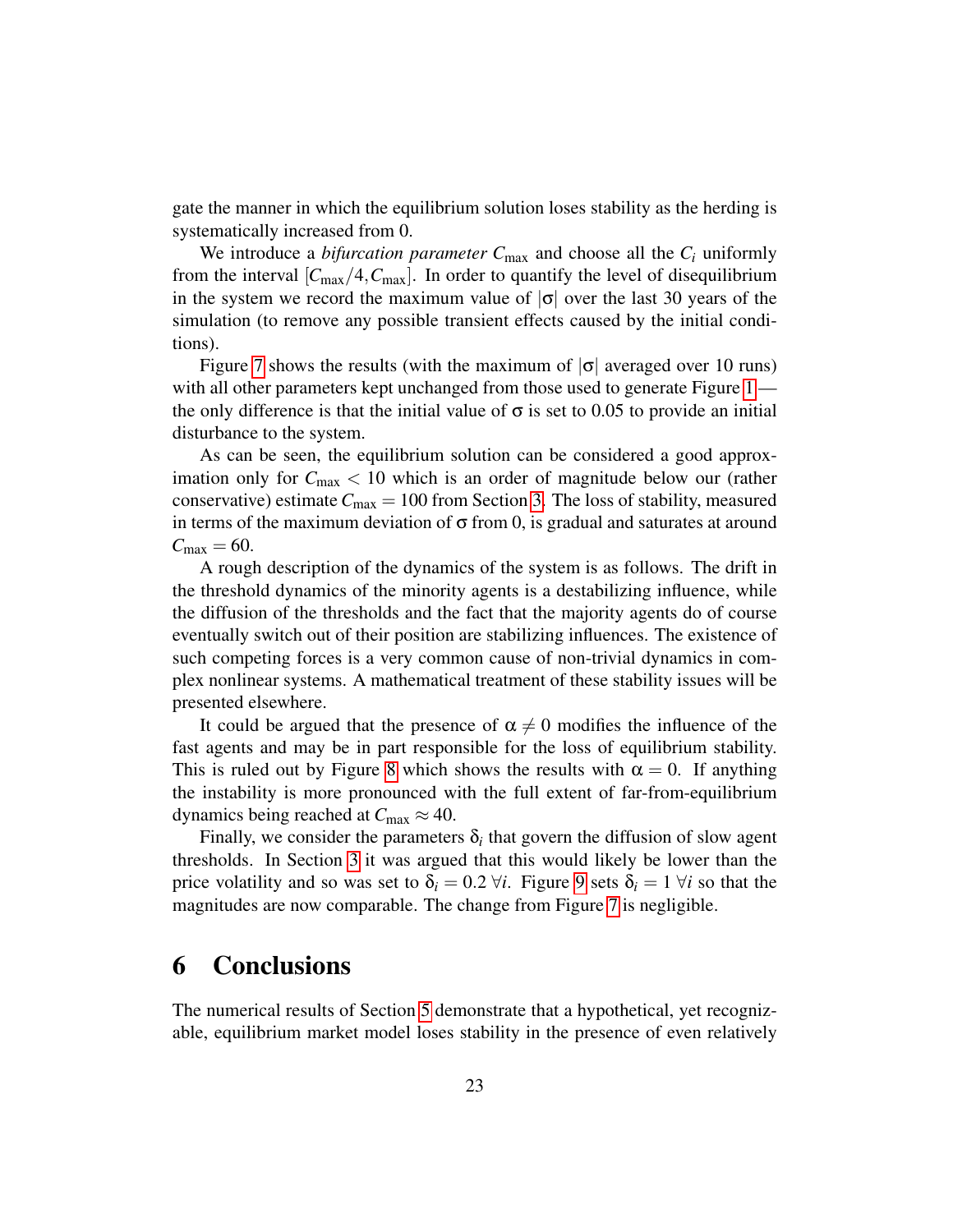

<span id="page-23-0"></span>Figure 7: A plot showing the degree of disequilibrium  $|\sigma|_{\text{max}}$  averaged over 10 runs for varying levels of the herding parameter  $C_{\text{max}}$ .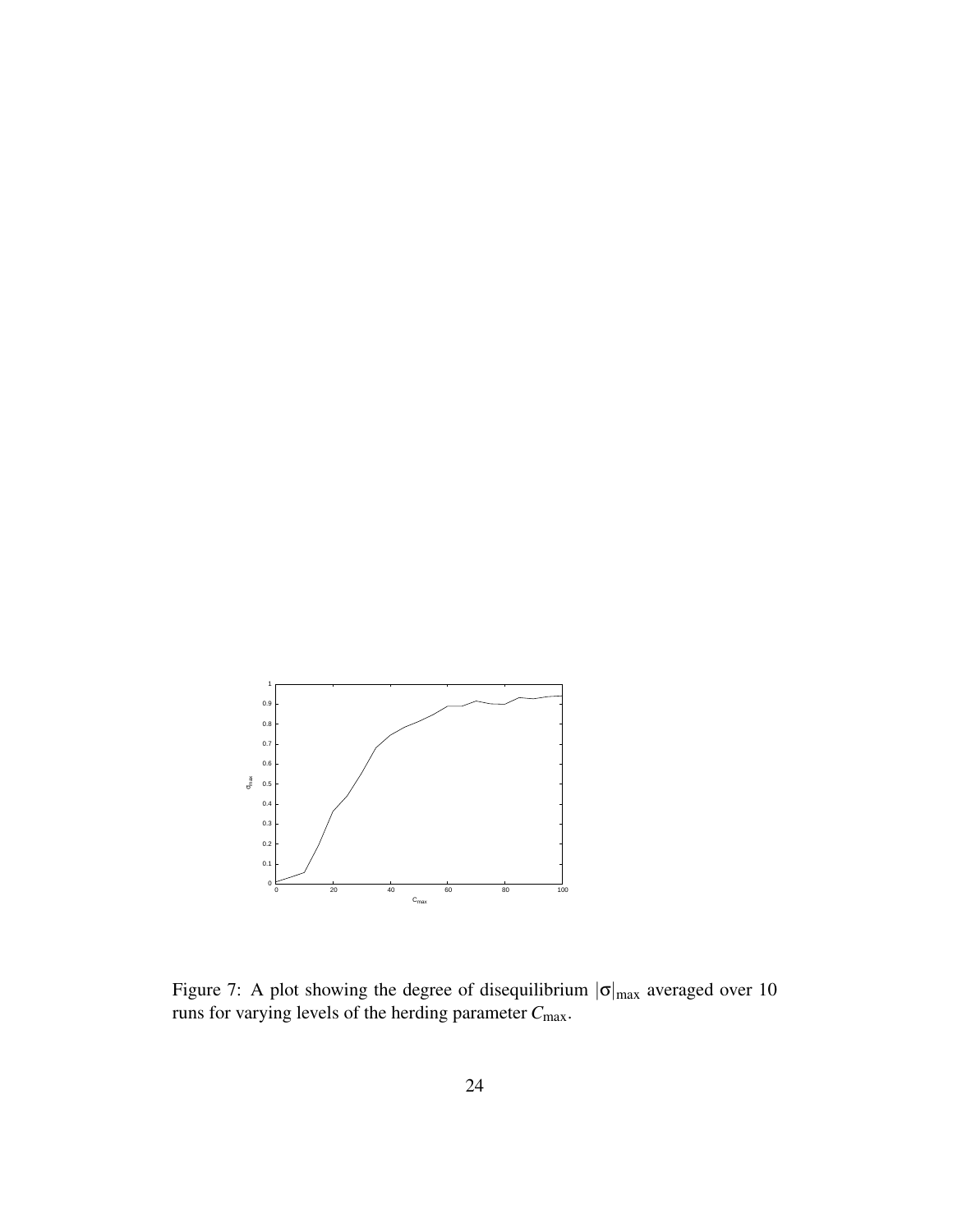

<span id="page-24-0"></span>Figure 8: The same plot as [7](#page-23-0) but with  $\alpha = 0$  implying that the fast agents are perfectly translating new information into price changes.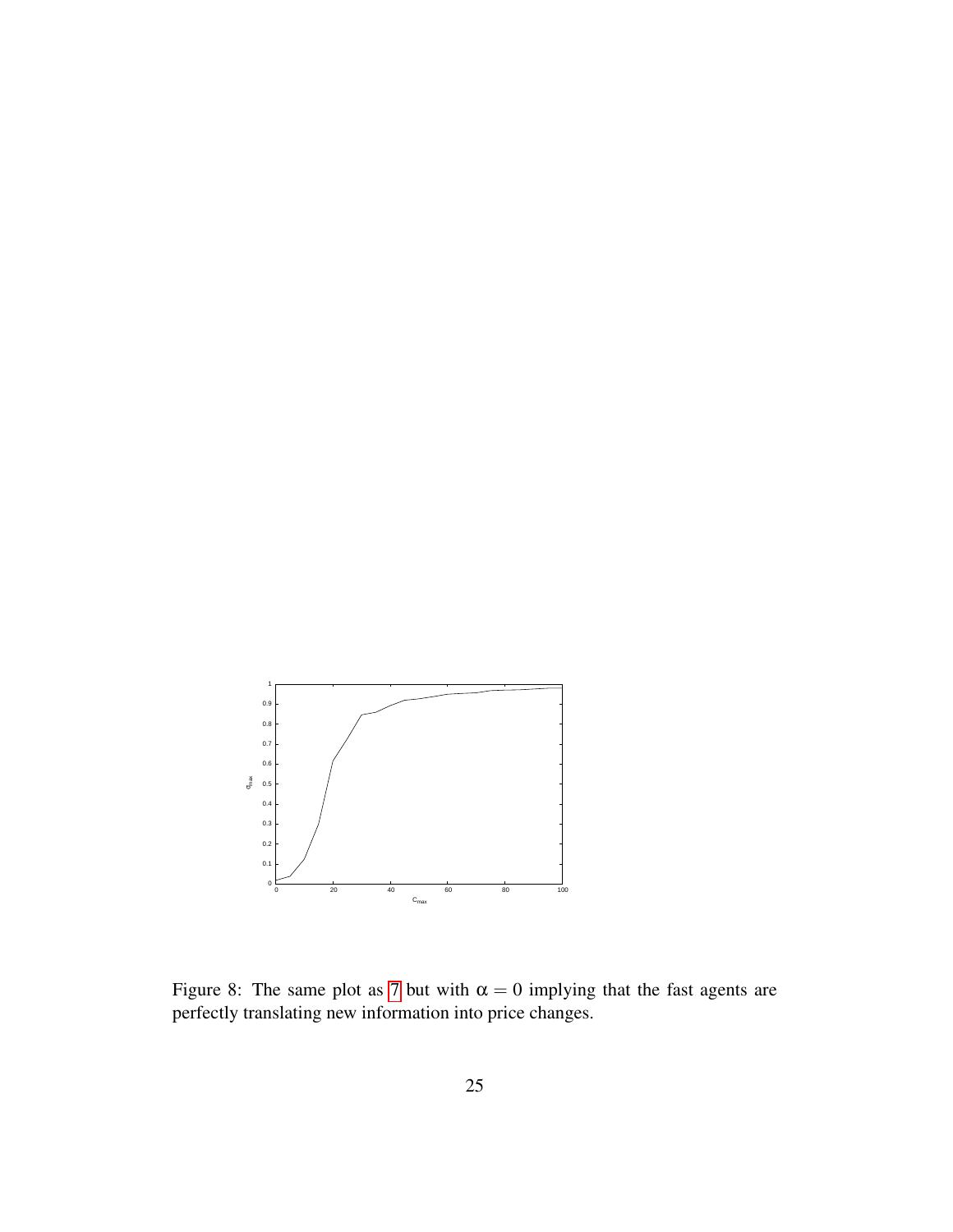

<span id="page-25-0"></span>Figure 9: The threshold dynamics are made more volatile by increasing  $\delta$  to 1.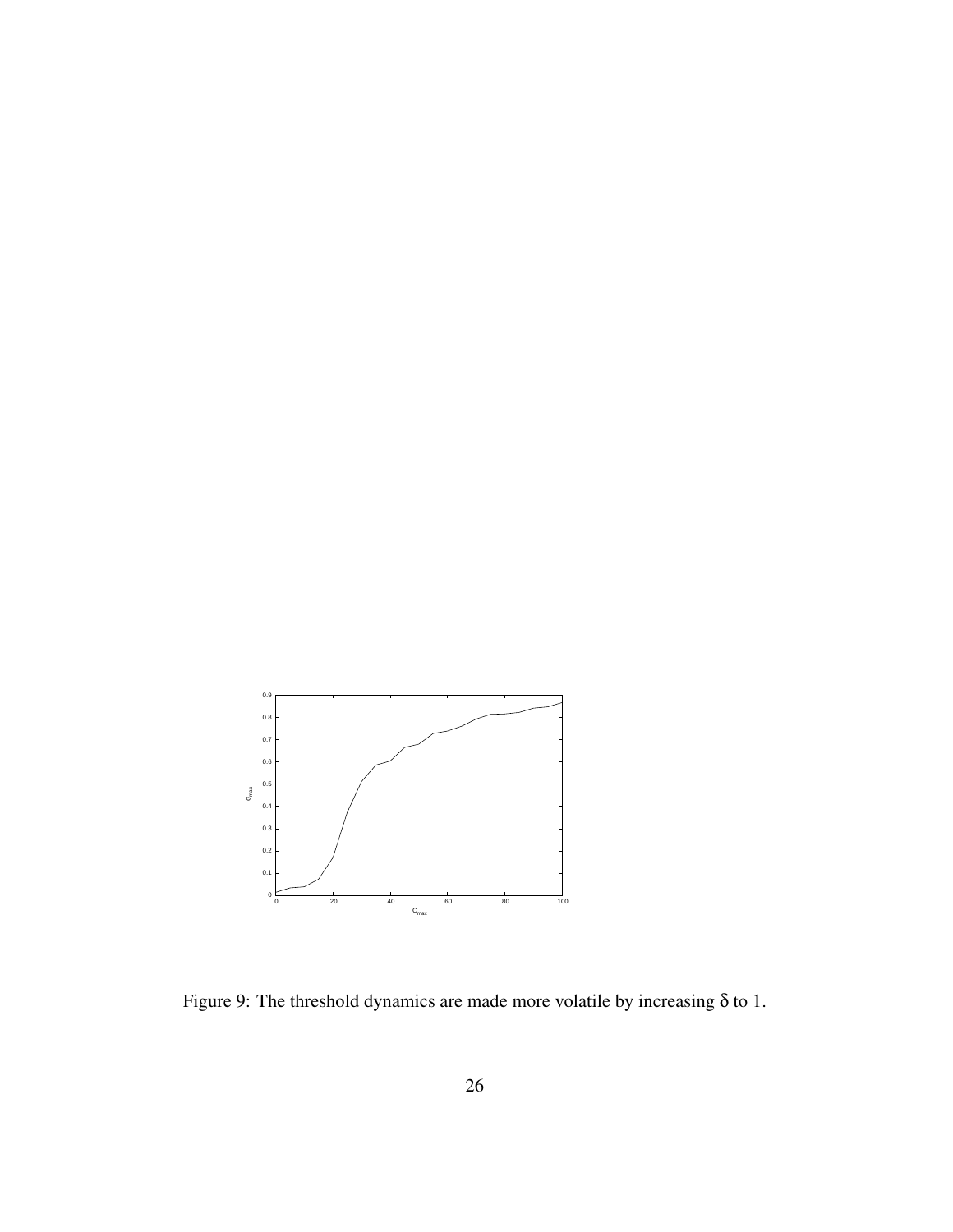small herding pressures — whatever their underlying cause may be. Or to put it another way, the positive feedback mechanisms caused by herding effects can overwhelm self-correcting equilibrium models. This does not by itself prove that such an instability occurs in any actual market, but there are two observations that suggest this is the case. Firstly, the price statistics of the unstable system are much closer to the stylized facts of financial markets than those of the equilibrium model. Secondly, while the model itself is quantitative and new, it shares features with qualitative and long-standing critiques of equilibrium models and neoclassical economics. Hopefully the work presented here will make a useful contribution to the debate.

Suppose for a moment that herding is indeed responsible for moving markets away from equilibrium. This has important policy implications (apart from the desirable reduction in overall leverage that is an obvious remedy for underestimating the risk from fat-tail events). The global financial crisis that finally became apparent to everyone in 2007/8 appears to have been, at least in part, caused by the increased attention to short timescales caused by, for example, fund-managers chasing the average every quarter, individuals trying to flip houses, and inappropriate short-term performance-related bonuses and upfront commissions being paid out throughout the financial system<sup>[16](#page-26-0)</sup>. Regulations to increase the time horizon of financial actors would reduce the herding pressure and indeed at the time of writing such proposals are being either discussed or enacted in the US and the UK.

The mathematical description of the threshold dynamics lies within a new class of stochastic partial differential equations for which closed-form analytic solutions almost certainly do not exist. This may be unacceptable to many economists. However, the value of such models (and solutions) in almost every other quantitative discipline is beyond dispute and there is no compelling reason to suppose that economic systems should be an exception. For example, chaos theory has shown that even very simple dynamical systems, evolving without any external influences, can be inherently unpredictable (except possibly in a statistical sense). Yet, even in the absence of explicit solutions, chaos theory is still capable of quantifying both the probabilities of events and the theoretical time limit on meaningful predictions.

Finally, it is worth stepping back to look abstractly at the process leading from [\(3\)](#page-4-0) to the full moving threshold model. This started with the transition from an equilibrium model that implicitly relies upon averaging and a representative agent

<span id="page-26-0"></span><sup>&</sup>lt;sup>16</sup>This general question of how complex systems with no natural timescale react to forces with an artificial time horizon may also be useful in other fields such as ecology.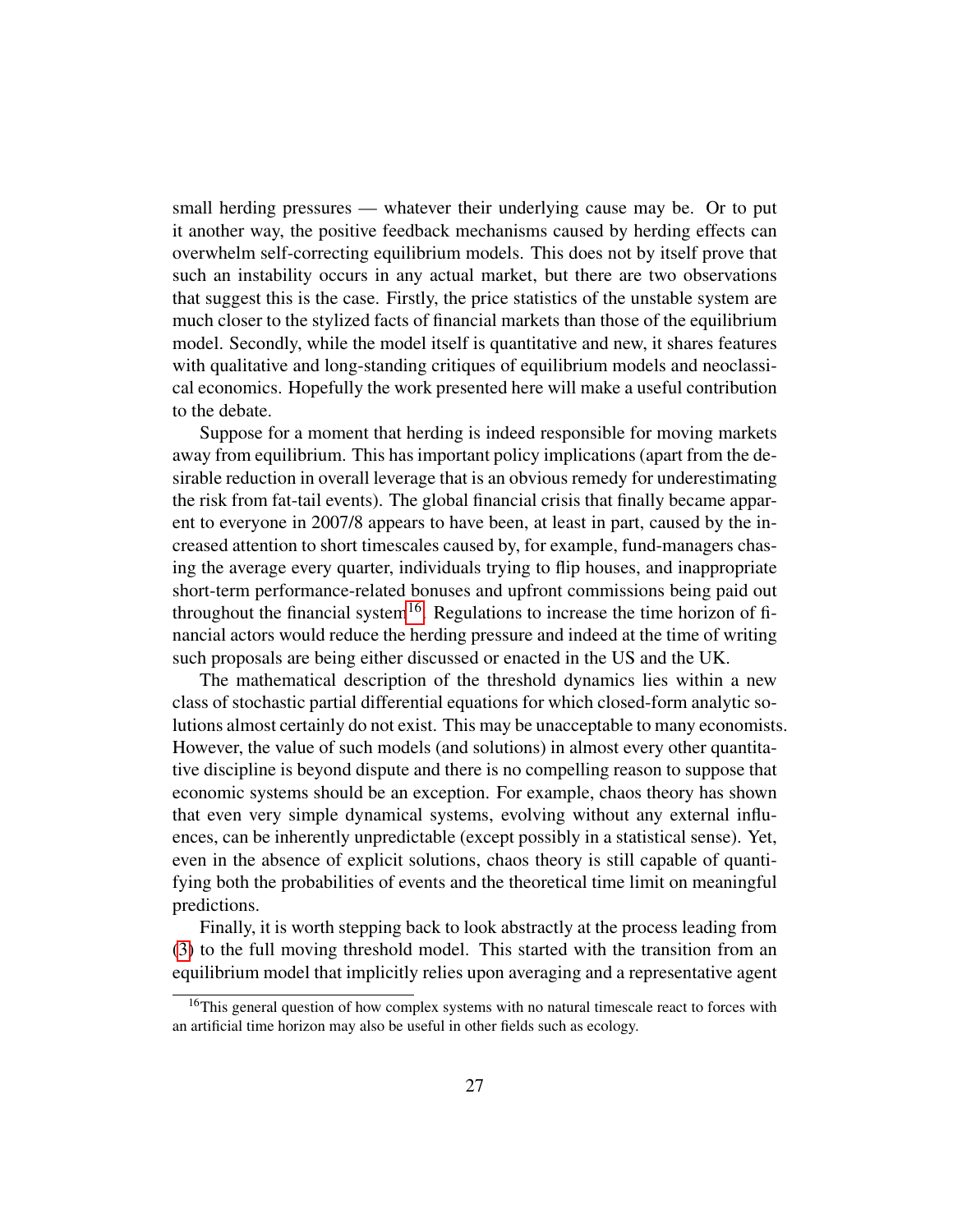to a bigger system that explicitly allows for the possibility of endogenous dynamics. But, if the rules governing the agents' dynamics are assumed to be uncorrelated and independent then the aggregate behavior of the system is unchanged. Then more complicated dynamics for individual agents can be introduced that correspond to the effect under investigation and can be regarded as perturbations to the equilibrium model<sup>[17](#page-27-6)</sup>. Dynamic Stochastic General Equilibrium (DSGE) models may provide an interesting starting point for a similar procedure as they also rely heavily upon the use of averaging, representative agents and equilibrium theory. Furthermore, the new-Keynesian DSGE models incorporate the concept of 'sticky prices' which suggests that the use of thresholds may again be a suitable way to introduce non-standard effects within them.

## References

- <span id="page-27-0"></span>Akerlof, G. and J. Yellen, "Can Small Deviations from Rationality Make Significant Differences to Economic Equilibria?," *The American Economic Review*, 1985, *75* (4), 708–720.
- <span id="page-27-1"></span>Banerjee, A.V., "A simple model of herd behavior," *The Quarterly Journal of Economics*, 1992, pp. 797–817.
- <span id="page-27-3"></span>Barberis, N. and R. Thaler, "A Survey of Behavioral Finance," in G.M. Constantinidos, M. Harris, and R. Stultz, eds., *Handbook of Economics and Finance*, Elsevier Science, 2003, pp. 1053–1123.
- <span id="page-27-2"></span>Bikhchandani, S., D. Hirshleifer, and I. Welch, "A theory of fads, fashion, custom, and cultural change as informational cascades," *Journal of political Economy*, 1992, *100* (5).
- <span id="page-27-4"></span>Black, F. and M. Scholes, "The pricing of options and corporate liabilities," *J. Polit. Economy*, 1973, *81*, 637–659.
- <span id="page-27-5"></span>Brock, W., J. Lakonishok, and B. LeBaron, "Simple technical trading rules and the stochastic properties of stock returns," *Journal of Finance*, 1992, *47* (5), 1731–1764.

<span id="page-27-6"></span><sup>&</sup>lt;sup>17</sup>The use of thresholds to specify agent dynamics seems a very natural choice but is not required. Other types of rule may have their advantages.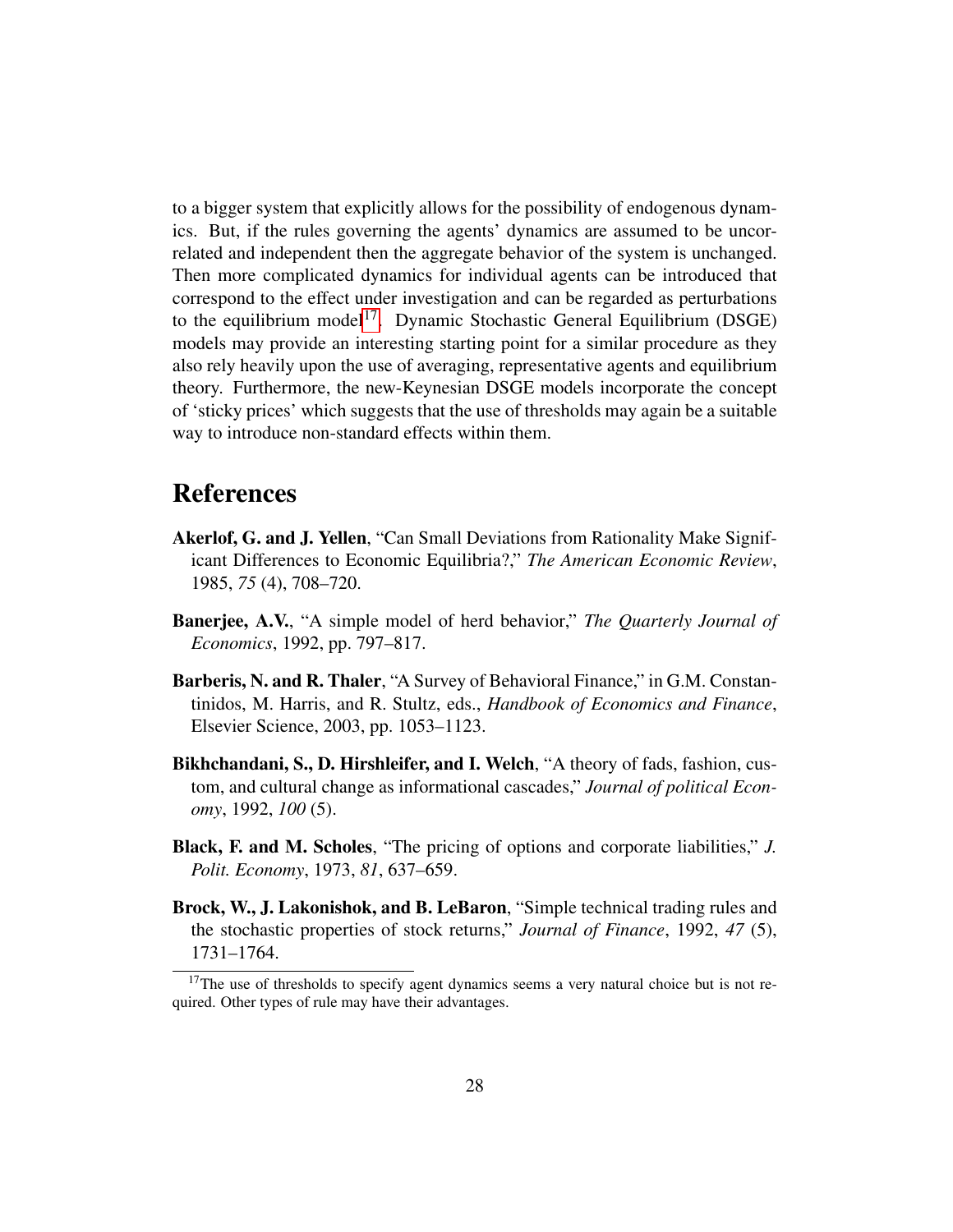- <span id="page-28-7"></span>Brown, G.W., "Volatility, sentiment and noise traders," *Financial Analysts Journal*, 1999, pp. 82–90.
- <span id="page-28-13"></span>Chan, L.K.C., N. Jegadeesh, and J. Lakonishok, "Momentum strategies," *Journal of Finance*, 1996, *51* (5), 1681–1713.
- <span id="page-28-3"></span>Cont, R., "Empirical properties of asset returns: stylized facts and statistical issues," *Quantitive Finance*, 2001, *1*, 223–236.
- <span id="page-28-1"></span>Cross, R., M. Grinfeld, and H. Lamba, "A mean-field model of investor behaviour," *J. Phys. Conf. Ser.*, 2006, *55*, 55–62.
- <span id="page-28-10"></span> $\ldots$ , and  $\ldots$ , "Hysteresis and economics," *IEEE Control Systems Magazine*, 2009, *29* (1), 30–43.
- <span id="page-28-0"></span> $\ldots$ ,  $\ldots$ , and T. Seaman, "A threshold model of investor psychology," *Phys. A*, 2005, *354*, 463–478.
- <span id="page-28-2"></span> $\ldots$ ,  $\ldots$ , and  $\ldots$ , "Stylized facts from a threshold-based heterogeneous agent model," *Eur. J. Phys. B*, 2007, *57*, 213–218.
- <span id="page-28-8"></span>Dixit, A.K., "Investment and hysteresis," *J. Econ. Persp.*, 1992, *6*, 107–132.
- <span id="page-28-6"></span>Earl, P.E., T.-C. Peng, and J. Potts, "Decision-rule cascades and the dynamics of speculative bubbles," *Journal of Economic Psychology*, 2007, *28* (3), 351 – 364.
- <span id="page-28-11"></span>Fama, E.F., "The Behavior of Stock Market Prices," *Journal of Business*, 1965, *38*, 34–105.
- <span id="page-28-12"></span>, "Efficient capital markets: A review of theory and empirical work," *J. Finance*, 1970, *25*, 383–417.
- <span id="page-28-5"></span>Gigerenzer, G., *Adaptive thinking: Rationality in the real world*, Oxford University Press, USA, 2002.
- <span id="page-28-9"></span>Göcke, M., "Various concepts of hysteresis applied in economics," *J. Econ. Surveys*, 2002, *16*, 167–188.
- <span id="page-28-4"></span>Kahneman, D. and A. Tversky, "Judgement under Uncertainty: Heuristics and Biases," *Science*, 1974, *185* (4157), 1124–1131.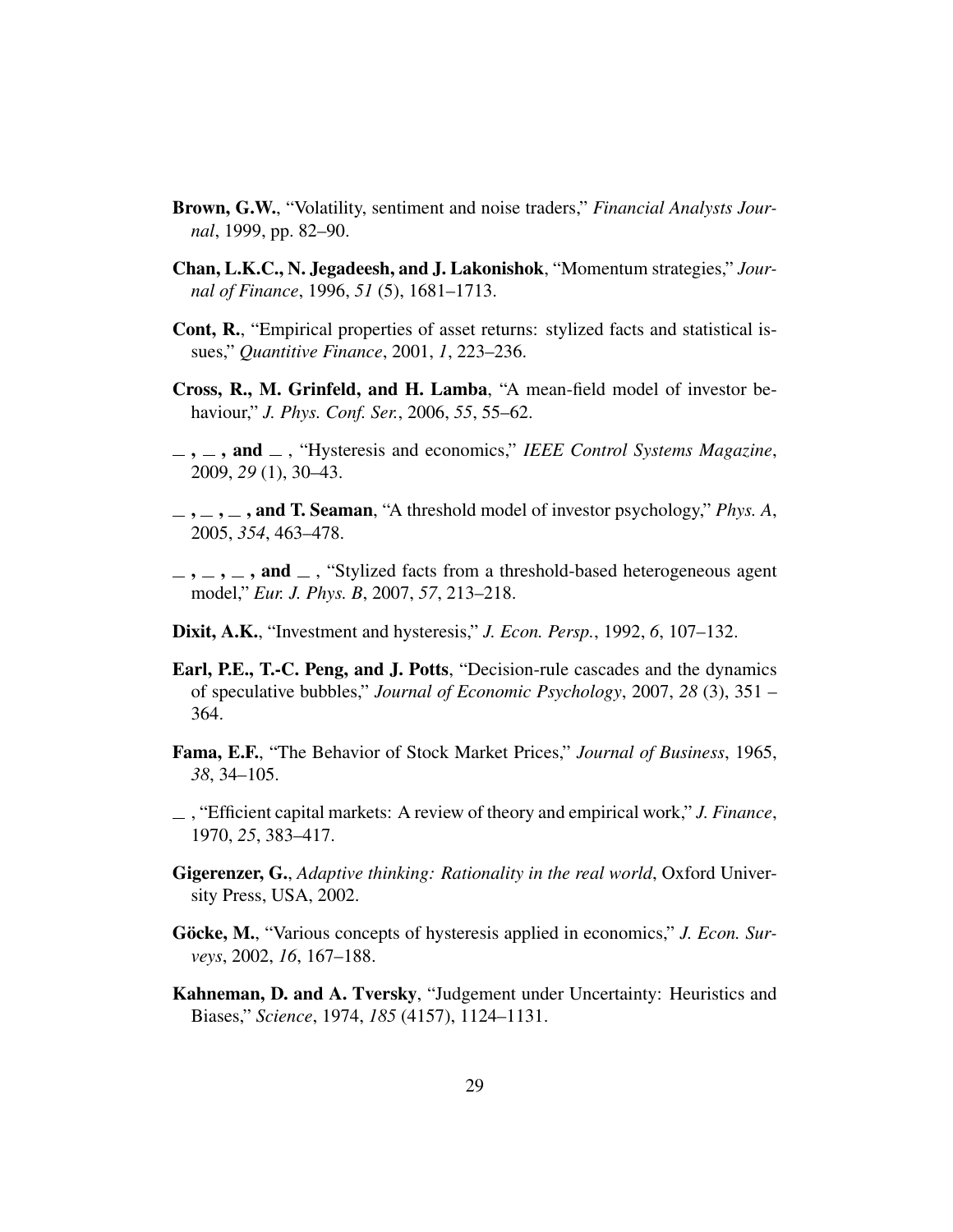- <span id="page-29-0"></span>Kaldor, N., "The Irrelevance of Equilibrium Economics," *The Economic Journal*, 1972, *82* (4), 1237–55.
- <span id="page-29-14"></span>Keynes, J.M., *A treatise on probability*, Macmillan & Co., Ltd., 1921.
- <span id="page-29-6"></span>, "The general theory," *London, New York*, 1936.
- <span id="page-29-1"></span>Kirman, A., "Who or what does the representative agent represent?," *Journal of Economic Perspectives*, 1992, *6*, 117–136.
- <span id="page-29-3"></span>Lamba, H., "A queueing theory description of cascades in financial markets and fat-tailed price returns," 2010. To appear, European Physics Journal B.
- <span id="page-29-7"></span> $\equiv$  and T. Seaman, "Market statistics of a psychology-based heterogeneous agent model," *Int. J. Theor. Appl. Fin.*, 2008, *11*, 717–737.
- <span id="page-29-2"></span> $\equiv$  and  $\equiv$ , "Rational expectations, psychology and learning via moving thresholds," *Phys. A*, 2008, *387*, 3904–3909.
- <span id="page-29-5"></span>LeBaron, B., W.B. Arthur, and R. Palmer, "Time series properties of an artificial stock market," *Journal of Economic Dynamics and Control*, 1999, *23* (9-10), 1487–1516.
- <span id="page-29-10"></span>Malkiel, B.G., "The efficient markets hypothesis and its critics," *Journal of Economic Perspectives*, 2003, *17*, 59–82.
- <span id="page-29-4"></span>Mantegna, R. and H. Stanley, *An Introduction to Econophysics*, CUP, 2000.
- <span id="page-29-12"></span>Minsky, H.P., "The financial instability hypothesis," *The Jerome Levy Economics Institute Working Paper*, 1992, *74.*
- <span id="page-29-13"></span>, *Stabilizing an unstable economy*, McGraw Hill Professional, 2008.
- <span id="page-29-9"></span>Muth, J.A., "Rational expectations and the theory of price movements," *Econometrica*, 1961, *6.*
- <span id="page-29-11"></span>Odean, Terrance, "Do Investors Trade Too Much?," *American Economic Review*, December 1999, *89* (5), 1279–1298.
- <span id="page-29-8"></span>Piscitelli, L., M. Grinfeld, H. Lamba, and R. Cross, "Exit-entry decisions in response to aggregate shocks," *Appl. Econ. Lett.*, 1999, *6*, 569–572.